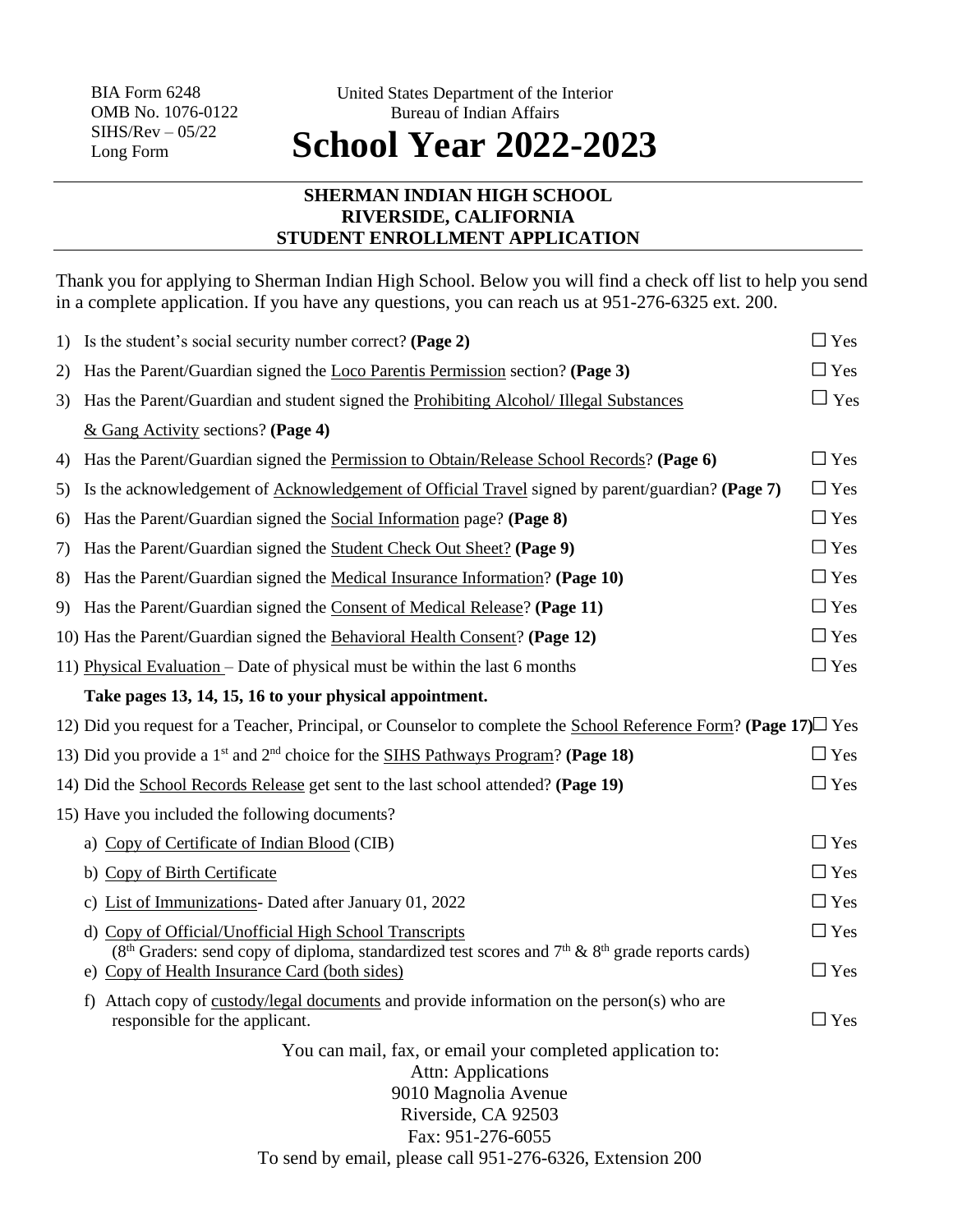# **STUDENT IDENTIFICATION**

|           |                                |       |                                                                                                                   | Date of Birth: |        |                                                |                            |          |                                   |
|-----------|--------------------------------|-------|-------------------------------------------------------------------------------------------------------------------|----------------|--------|------------------------------------------------|----------------------------|----------|-----------------------------------|
|           | Last                           | First | Middle                                                                                                            |                |        |                                                |                            |          | (Month/Day/Year)                  |
|           |                                |       |                                                                                                                   |                |        |                                                |                            |          | $\text{Age:}$                     |
|           | <b>Address</b>                 |       | City/State                                                                                                        |                | Zip    |                                                |                            |          |                                   |
|           |                                |       | Residential:<br>Address City StateZip                                                                             |                |        |                                                |                            |          | Gender: $\Box$ Male $\Box$ Female |
|           |                                |       |                                                                                                                   |                |        |                                                |                            |          |                                   |
|           |                                |       |                                                                                                                   |                |        |                                                |                            |          |                                   |
|           |                                |       | In which tribe is the student enrolled?                                                                           |                |        |                                                |                            |          |                                   |
|           | PARENT / GUARDIAN INFORMATION: |       |                                                                                                                   |                |        |                                                |                            |          |                                   |
|           |                                |       | Parent/Guardian Name                                                                                              |                | Father | Mother                                         |                            | Guardian | Other                             |
|           |                                |       |                                                                                                                   |                |        |                                                | <b>Circle Relationship</b> |          |                                   |
|           | Address                        |       | City                                                                                                              | State          |        | Zip                                            | Tribal Affiliation         |          |                                   |
|           |                                |       |                                                                                                                   |                |        | Legal Guardian:                                |                            |          | $\Box$ No $\Box$ Yes              |
|           | Home Phone: (                  |       |                                                                                                                   |                |        | <b>Contact Allowed</b>                         |                            |          | $\Box$ No $\Box$ Yes              |
|           | Cell Phone:<br>$\sqrt{2}$      |       |                                                                                                                   |                |        | Lives with student: $\Box$ No $\Box$ Yes       |                            |          |                                   |
|           |                                |       |                                                                                                                   |                |        |                                                |                            |          |                                   |
|           | Work Phone: (                  |       |                                                                                                                   |                |        | Receive student mailings: $\Box$ No $\Box$ Yes |                            |          |                                   |
| <b>B.</b> |                                |       | <u> 1980 - Jan Samuel Barbara, martin din samud al-</u>                                                           |                | Father | Mother                                         |                            | Guardian | Other                             |
|           | <b>Parent/Guardian Name</b>    |       |                                                                                                                   |                |        |                                                | <b>Circle Relationship</b> |          |                                   |
|           |                                |       |                                                                                                                   |                |        |                                                |                            |          |                                   |
|           | Address                        |       | City                                                                                                              | State          |        | Zip Tribal Affiliation                         |                            |          |                                   |
|           |                                |       |                                                                                                                   |                |        | Legal Guardian:                                |                            |          | $\Box$ No $\Box$ Yes              |
|           | Home Phone: (                  |       | $\begin{tabular}{ c c c c } \hline \quad \quad & \quad \quad & \quad \quad & \quad \quad \\ \hline \end{tabular}$ |                |        | <b>Contact Allowed</b>                         |                            |          | $\Box$ No $\Box$ Yes              |
|           | Cell Phone:                    |       |                                                                                                                   |                |        | Lives with student: $\Box$ No $\Box$ Yes       |                            |          |                                   |
|           | Work Phone: (                  |       |                                                                                                                   |                |        | Receive student mailings: $\Box$ No $\Box$ Yes |                            |          |                                   |

# **ANY GUARDIANSHIP OR CUSTODIAL ARRANGEMENTS MUST INCLUDE PROPER NOTARIZED/COURT DOCUMENTATION**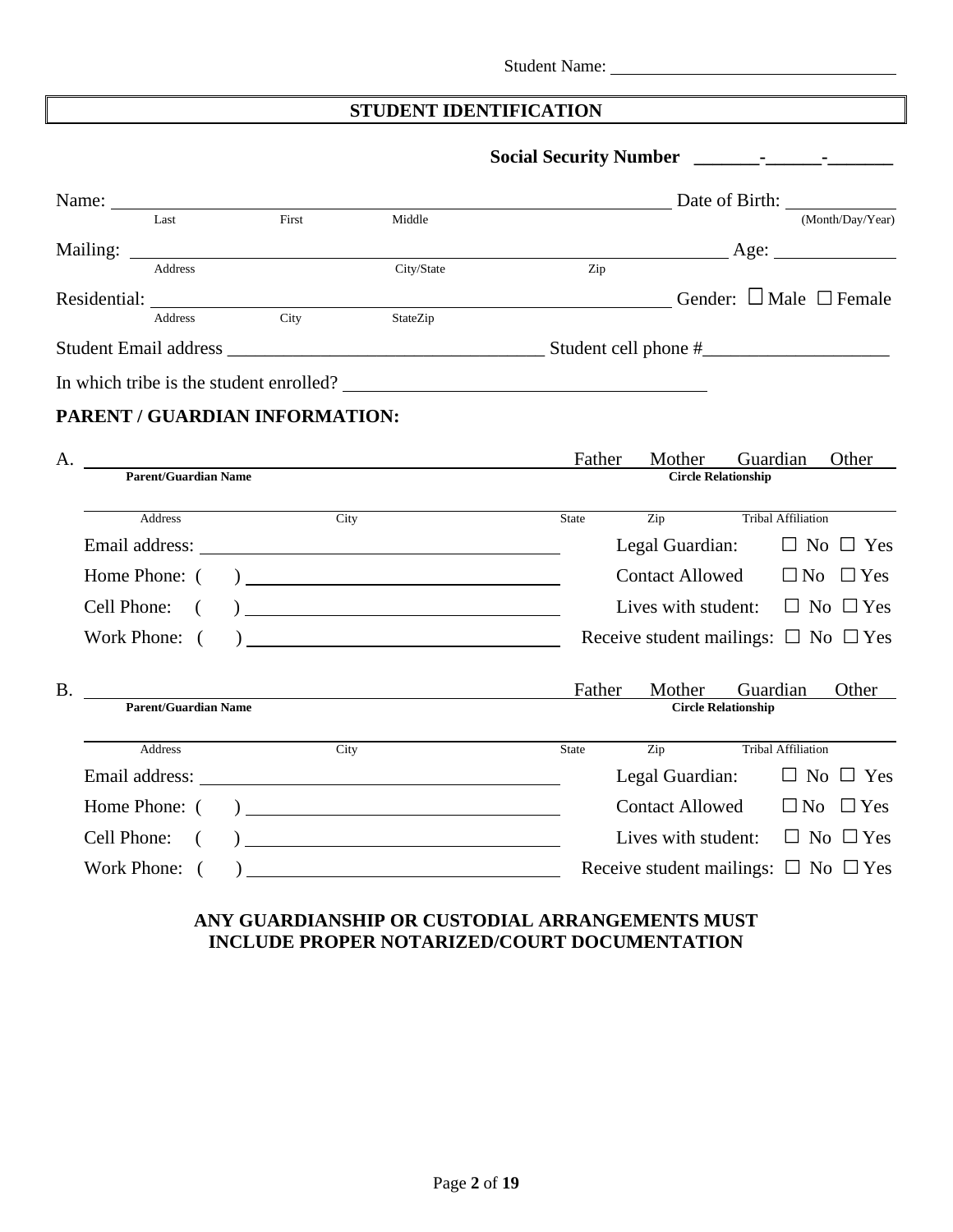## **SECONDARY CONTACT INFORMATION**

## **CHILD PROTECTION SERVICE/ CASE WORKER INFORMATION: (IF APPLICABLE)**

| City                                                         |  | Zip                                                                          |                                                                                                                                                                                                                                                                                                                                                               |
|--------------------------------------------------------------|--|------------------------------------------------------------------------------|---------------------------------------------------------------------------------------------------------------------------------------------------------------------------------------------------------------------------------------------------------------------------------------------------------------------------------------------------------------|
| Office Phone: $\begin{pmatrix} 1 & 1 \\ 1 & 1 \end{pmatrix}$ |  |                                                                              |                                                                                                                                                                                                                                                                                                                                                               |
|                                                              |  |                                                                              |                                                                                                                                                                                                                                                                                                                                                               |
|                                                              |  |                                                                              | Zip                                                                                                                                                                                                                                                                                                                                                           |
|                                                              |  |                                                                              |                                                                                                                                                                                                                                                                                                                                                               |
|                                                              |  |                                                                              |                                                                                                                                                                                                                                                                                                                                                               |
|                                                              |  |                                                                              | Zip                                                                                                                                                                                                                                                                                                                                                           |
|                                                              |  |                                                                              |                                                                                                                                                                                                                                                                                                                                                               |
|                                                              |  |                                                                              |                                                                                                                                                                                                                                                                                                                                                               |
|                                                              |  |                                                                              |                                                                                                                                                                                                                                                                                                                                                               |
|                                                              |  |                                                                              |                                                                                                                                                                                                                                                                                                                                                               |
|                                                              |  | Agency<br>State<br><b>EMERGENCY CONTACTS (OTHER THAN PARENTS/GUARDIANS):</b> | Email Address: Universe of the Address of the Address of the Address of the Address of the Address of the Address of the Address of the Address of the Address of the Address of the Address of the Address of the Address of<br>Emergency Contact Name Relationship to student City<br>State<br>Emergency Contact Name Relationship to student City<br>State |

## **IF SHERMAN CANNOT CONTACT A PARENT, GUARDIAN OR EMERGENCY CONTACT, SHERMAN WILL CONTACT SOCIAL SERVICES AND/OR LAW ENFORCEMENT.**

#### **LOCO PARENTIS PERMISSION**

I agree, for reasonable cause and assurance for the health and safety of all students, Sherman Indian High School staff may act in *loco parentis.* They may, at their discretion, exercise search, seizure and drug testing while my student is in attendance at Sherman Indian High School. Such activities shall be in compliance with 25 CFR-Part 42.3, (b), "Rights of the Individual Student," and 34 CFR-Part 86.200, (b-e), "Drug Free Schools and Campuses."

Parent/Legal Guardian Signature Date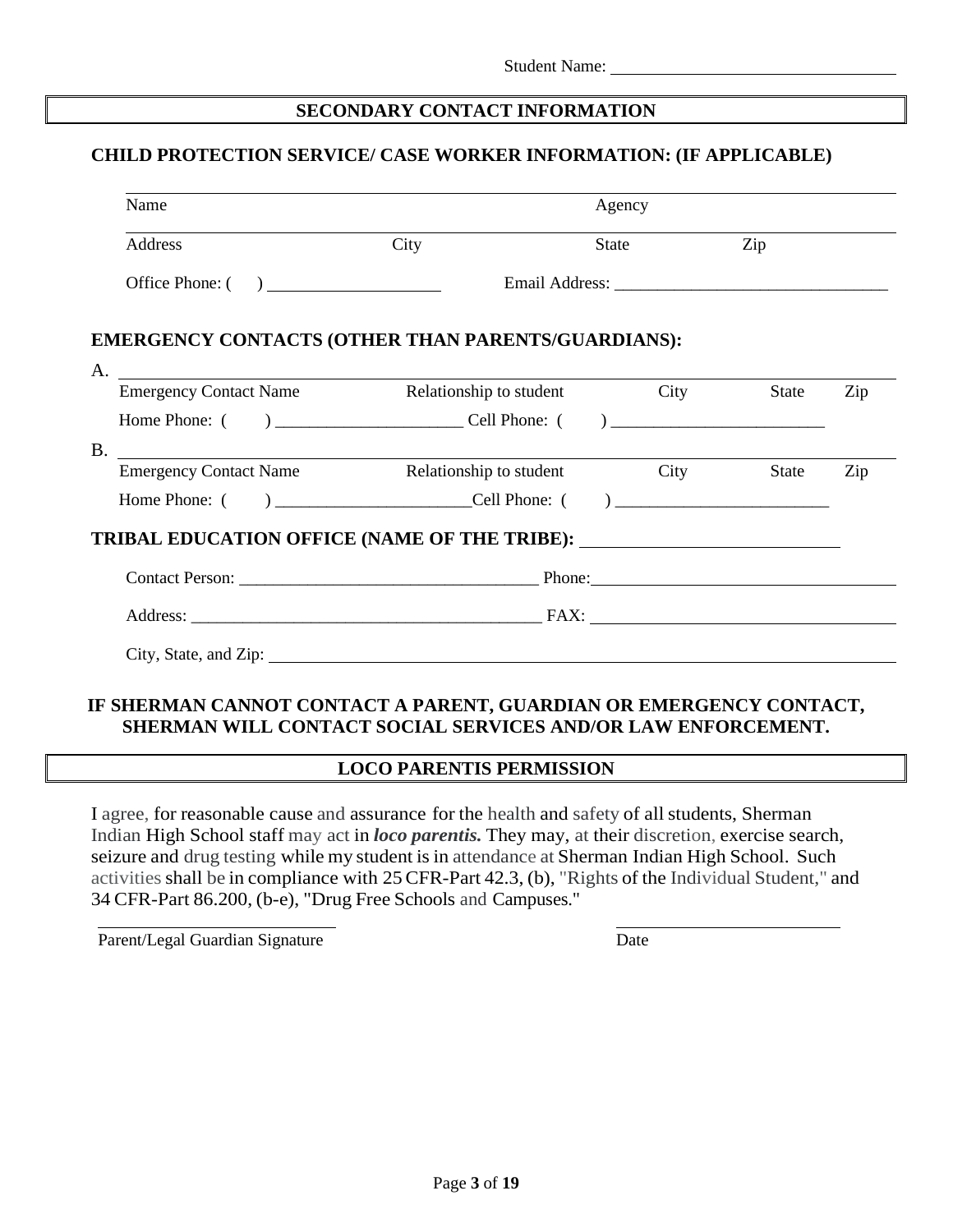## **PROHIBITING ALCOHOL/ ILLEGAL SUBSTANCES AND GANG ACTIVITY**

#### **PROHIBITING ALCOHOL/ILLEGAL SUBSTANCES**

Sherman Indian High School (SIHS) prohibits the use and possession of alcohol or illegal substances. Students under the influence of alcohol or illegal substances may, at administrative discretion, either be sent home on Administrative Leave or remain on-campus depending on the severity of the offense. Students who exhibit other negative behaviors may also be sent home on Administrative Leave pending a hearing. Students under the influence of alcohol or illegal substances, or having drug paraphernalia, are subject to drug testing. Refusal to test is considered a positive test in the state of California. Students who refuse to be tested or searched will be sent home pending an Administrative Hearing. Possession of a controlled substance on school property in the state of California is a felony and subject to intervention by local law enforcement.

| <b>Parent/Guardian Signature</b> | Date | <b>Student Signature</b> | Date |
|----------------------------------|------|--------------------------|------|
|                                  |      |                          |      |

# **PROHIBITING GANGS AND GANG ACTIVITY:**

The visibility of gang and gang-related activities at SIHS causes a substantial disruption and/or interference with school and school activities. Gangs and gang-related activities are prohibited on SIHS school property or at SIHS school affiliated activities. Signing the following agreement is a condition of enrollment at SIHS.

I hereby agree that I will not engage in the following activity or behavior while a student at Sherman Indian High School;

- l. I will not wear, possess, use, distribute, display, or sell any clothing, jewelry, emblems, badges, symbols, signs or any item deemed by administration which is evidence of membership or affiliation in any gang;
- 2. I will not communicate, either verbally or non-verbally, any gesture, slogan, or drawing to show membership or affiliation in a gang;
- 3. I will not commit any act which furthers gang activity including, but not limited to:
	- a. Soliciting others for membership in any gang;
	- b. Requesting any person to pay protection or otherwise intimidating or threatening any person;
	- c. Committing any illegal act or violation of SIHS policies;
	- d. Inciting other students to act with violence upon any other person.

I understand and agree to the provisions of this agreement.

**Parent/Guardian Signature Date Student Signature Date**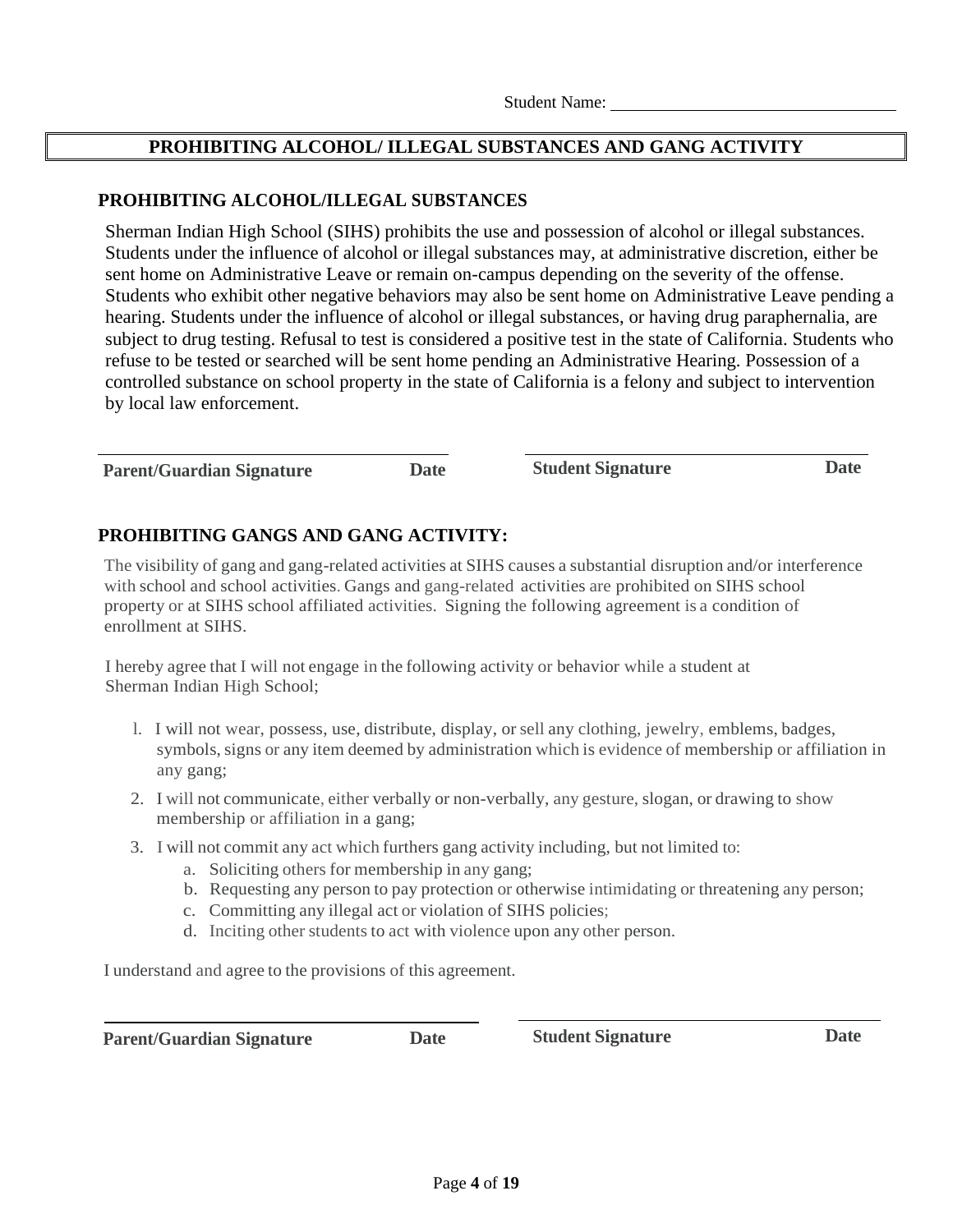## **CRITERIA FOR BOARDING OR OUT-OF-BOUNDARY ENROLLMENT**

Favorable action is recommended upon this application because this case conforms to the following criteria for boarding school.

## **Please check all that apply: MUST check at least one factor.**

| <b>EDUCATIONAL FACTORS</b>                                                                                                                                                                                                                                                                                                                                                                                                                                                  | <b>SOCIAL FACTORS</b>                                                                                                                                                                                                                                                                                                                                                                         |
|-----------------------------------------------------------------------------------------------------------------------------------------------------------------------------------------------------------------------------------------------------------------------------------------------------------------------------------------------------------------------------------------------------------------------------------------------------------------------------|-----------------------------------------------------------------------------------------------------------------------------------------------------------------------------------------------------------------------------------------------------------------------------------------------------------------------------------------------------------------------------------------------|
| Name of Federal/Public/Local school(s) that the<br>student would attend:<br>Grade level not offered.<br>Severely overcrowded.<br>Exceeds 1 1/2 miles walking distance to school or<br>bus route.<br>Does not offer special vocational/preparatory<br>training necessary for gainful employment.<br>Does not offer adequate provisions to meet<br>academic deficiencies or linguistic/cultural<br>differences.<br>SIHS offers special academic program needed by<br>student. | In his/her environment, the student:<br>Was rejected or neglected.<br>Does not receive adequate parental supervision.<br>Well-being was imperiled due to family behavioral<br>problems.<br>Has behavioral problems too difficult for solutions by<br>family or local resources.<br>Has siblings or other close relative(s) enrolled at<br>SIHS who would be adversely affected by separation. |
| <b>Other Factors:</b><br><b>Parent Choice</b><br>Homeless                                                                                                                                                                                                                                                                                                                                                                                                                   | Student $\Box$ Other                                                                                                                                                                                                                                                                                                                                                                          |

### **ALUMNI INFORMATION:**

Have any family members attended Sherman Indian High School? Please Check all that apply and write their name.

|        | Grandmother<br><u>and the state of the state of the state of the state of the state of the state of the state of the state of th</u> | Sister |  |
|--------|--------------------------------------------------------------------------------------------------------------------------------------|--------|--|
| $\Box$ | Grandfather                                                                                                                          | Aunt   |  |
|        | Mother                                                                                                                               | Uncle  |  |
|        | Father                                                                                                                               | Cousin |  |
|        | <b>Brother</b>                                                                                                                       |        |  |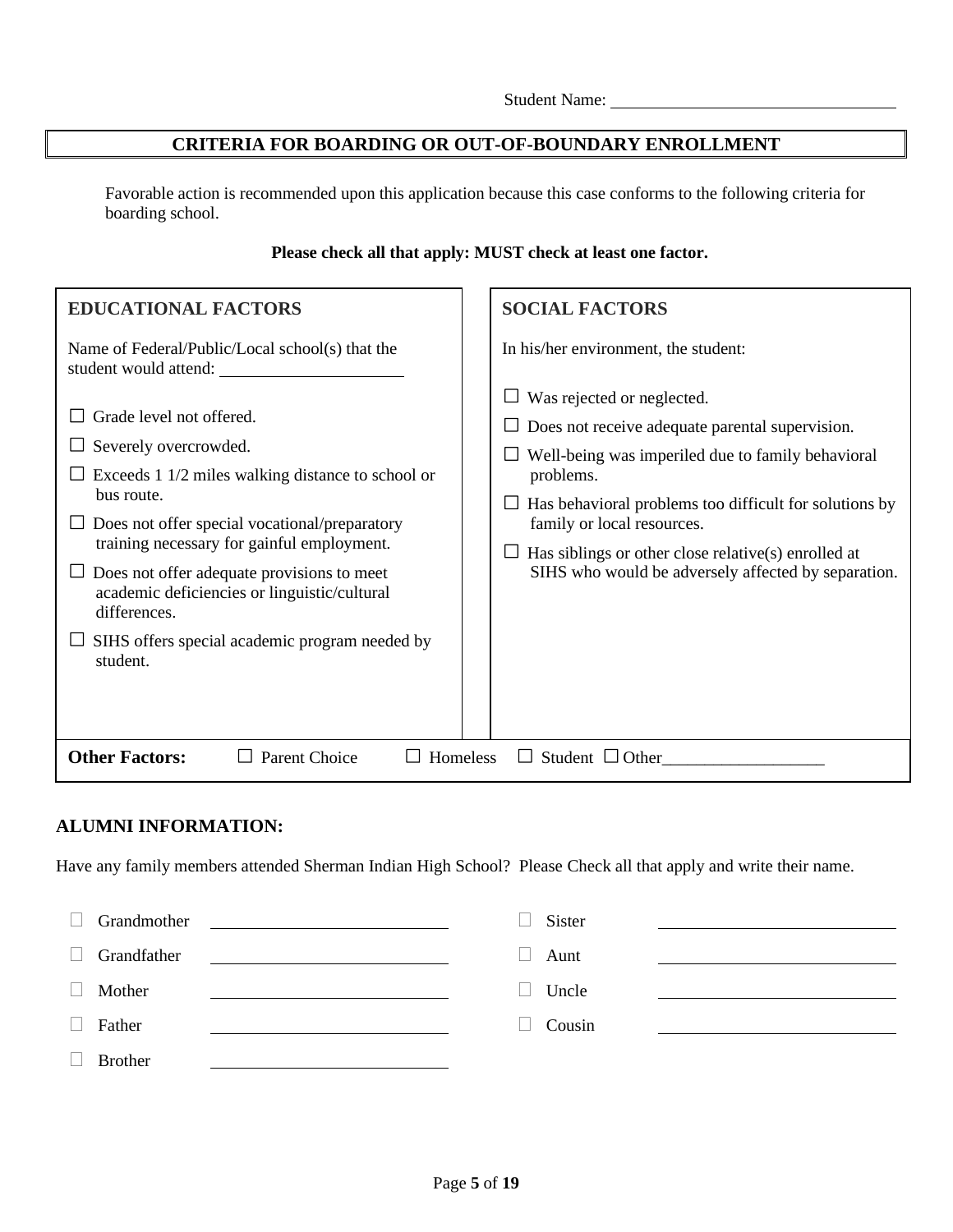# **PERMISSION TO OBTAIN/RELEASE RECORDS**

| I do hereby give my permission for Sherman Indian High School, a BIE school, to obtain and/or release a copy of<br>my child's grades, transcripts, social/legal records, Title I, Special Education, 504 Plan and Special Academic<br>Program records. |                                                                                                                                                     |              |                |                |                |                                                                                         |  |
|--------------------------------------------------------------------------------------------------------------------------------------------------------------------------------------------------------------------------------------------------------|-----------------------------------------------------------------------------------------------------------------------------------------------------|--------------|----------------|----------------|----------------|-----------------------------------------------------------------------------------------|--|
|                                                                                                                                                                                                                                                        |                                                                                                                                                     |              |                |                |                |                                                                                         |  |
| Date of Birth:<br><u> 1980 - Andrea Barbara, amerikan personal (h. 1980).</u>                                                                                                                                                                          |                                                                                                                                                     |              |                |                |                |                                                                                         |  |
|                                                                                                                                                                                                                                                        | <b>SCHOOL HISTORY</b>                                                                                                                               |              |                |                |                |                                                                                         |  |
| FOR STUDENTS WHO'S LAST ACADEMIC YEAR WAS 8TH GRADE:                                                                                                                                                                                                   |                                                                                                                                                     |              |                |                |                |                                                                                         |  |
|                                                                                                                                                                                                                                                        |                                                                                                                                                     |              |                |                |                |                                                                                         |  |
|                                                                                                                                                                                                                                                        |                                                                                                                                                     |              |                |                |                |                                                                                         |  |
| report cards.                                                                                                                                                                                                                                          | You MUST send your 8 <sup>th</sup> grade promotion certificate/diploma, standardized test scores and your 7 <sup>th</sup> and 8 <sup>th</sup> grade |              |                |                |                |                                                                                         |  |
|                                                                                                                                                                                                                                                        |                                                                                                                                                     |              |                |                |                |                                                                                         |  |
|                                                                                                                                                                                                                                                        |                                                                                                                                                     |              |                |                |                |                                                                                         |  |
| <b>FOR STUDENTS WHO HAVE PREVIOUSLY ATTENDED HIGH SCHOOL</b>                                                                                                                                                                                           |                                                                                                                                                     |              |                |                |                |                                                                                         |  |
| Have you previously attended Sherman Indian High School? (Circle)                                                                                                                                                                                      |                                                                                                                                                     | <b>YES</b>   | NO             |                |                |                                                                                         |  |
|                                                                                                                                                                                                                                                        |                                                                                                                                                     |              |                |                |                |                                                                                         |  |
| Number of high schools you have attended? (Circle)                                                                                                                                                                                                     |                                                                                                                                                     | $\mathbf{1}$ | $\overline{2}$ | $\mathfrak{Z}$ | $\overline{4}$ | $4+$                                                                                    |  |
| List all high schools you have attended (use back if necessary):                                                                                                                                                                                       |                                                                                                                                                     |              |                |                |                |                                                                                         |  |
|                                                                                                                                                                                                                                                        |                                                                                                                                                     |              |                |                |                |                                                                                         |  |
|                                                                                                                                                                                                                                                        |                                                                                                                                                     |              |                |                |                | $Grade(s)$ attended: $\_\_\_\_\_\_\_\_\_\_\_\_\_\_\_\_\_\_\_\_\_\_\_\_\_\_\_\_\_\_\_\_$ |  |
|                                                                                                                                                                                                                                                        |                                                                                                                                                     |              |                |                |                |                                                                                         |  |
|                                                                                                                                                                                                                                                        |                                                                                                                                                     |              |                |                |                |                                                                                         |  |
|                                                                                                                                                                                                                                                        |                                                                                                                                                     |              |                |                |                |                                                                                         |  |
|                                                                                                                                                                                                                                                        |                                                                                                                                                     |              |                |                |                |                                                                                         |  |
|                                                                                                                                                                                                                                                        |                                                                                                                                                     |              |                |                |                |                                                                                         |  |

# **PLEASE ATTACH TRANSCRIPTS**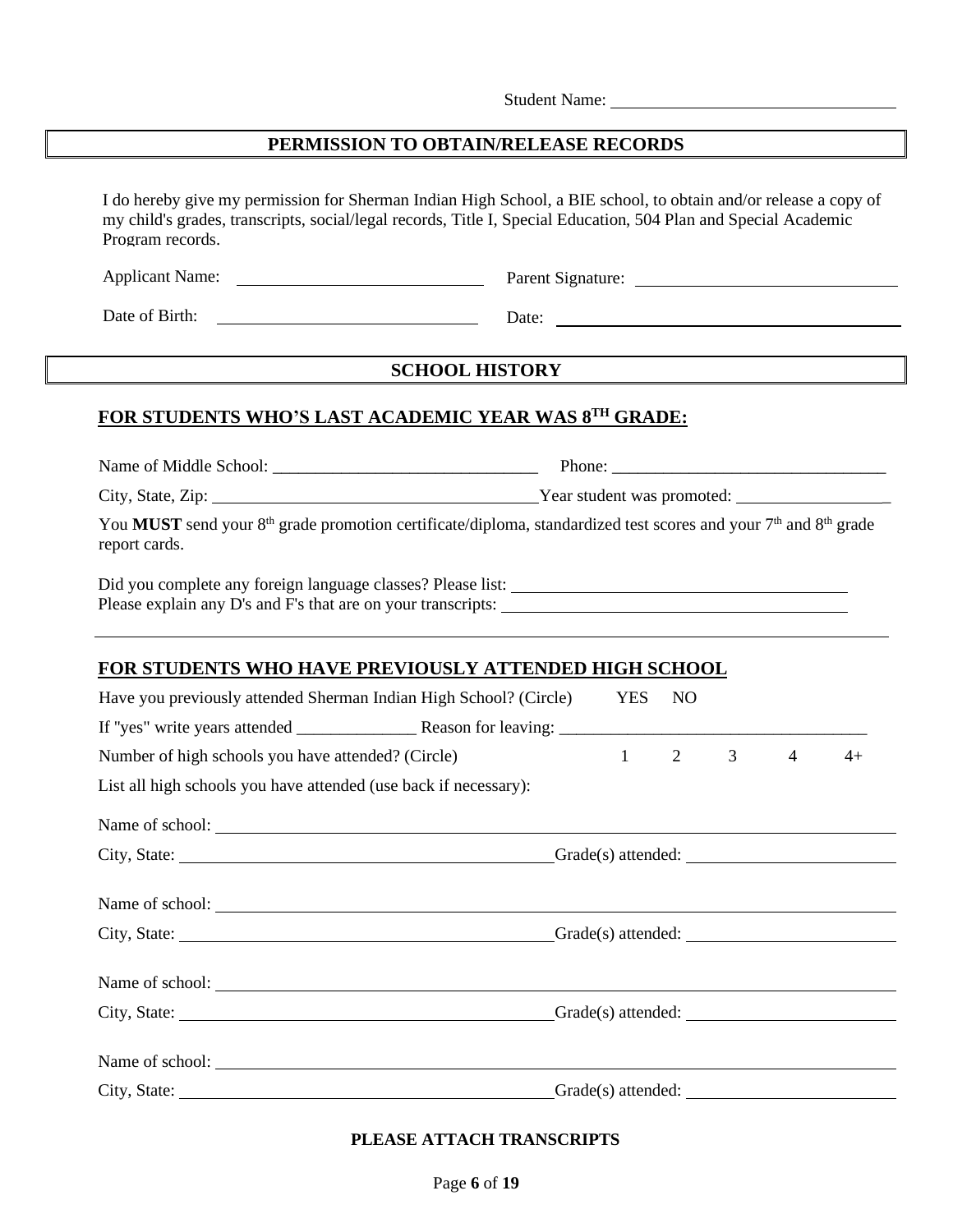| My child has received the following services in |  |
|-------------------------------------------------|--|
| school:                                         |  |

 $\Box$  GATE (Gifted & Talented Education) Bilingual Education

□ AVID

 $\Box$  Section 504 Plan

Special Education:

 $\Box$  I have an IEP (Individual Education Plan).

□ Special Education/Resource Room

Date of current IEP: Date of current Psych Eval: \_\_\_\_\_\_\_\_\_\_\_\_\_\_\_\_\_\_\_\_\_\_

Please submit with application.

What is the first language you learned?

List any other languages spoken in your home:

# **TRAVEL INFORMATION**

REAL ID for airline: This federally mandated identification is needed for all passengers to board an aircraft. The deadline has been extended to May 3, 2023. In preparation of your students travel needs please keep this in mind. More information will be forth coming.

Please note:

- ALL public transportation travelers, under the age of 15 years, are required to travel with a companion over the age of 15 years. If needed, Sherman will provide the escort for official travel days *ONLY*. Sherman will not provide pick up or drop off at Los Angeles International Airport (LAX). Please use Ontario Airport (ONT) for airline travel.
- One (1) luggage will be pre-paid for each student traveling via airline.
- Students are limited to 2 (two) large suitcases for buses or SUV pickups.

If the student misses any travel arrangements, the parent/guardian's may be responsible to pay any and all additional fees. **Students missing assigned travel will be put on a wait list and possibly lose their spot for enrollment**. All other travel during the school year is at the expense of the student's family.

Will you be under the age of 15 as of August 1 of this year? Yes No

Which airport is closest to your residence (City, State)?

Which bus station and/or Amtrak is closest to your residence (City, State)?

## **ACKNOWLEDGEMENT OF OFFICIAL TRAVEL**

**I (parent/guardian) understand that Sherman will only pay for official travel:**

*\*the beginning of the year; \*round trip at Winter Break; \* return home at the end of the year* **All other travel is the responsibility of the parent/guardian of the student. Students who are parentally withdrawn are responsible for return travel expenses.**

Parent/Guardian Signature Date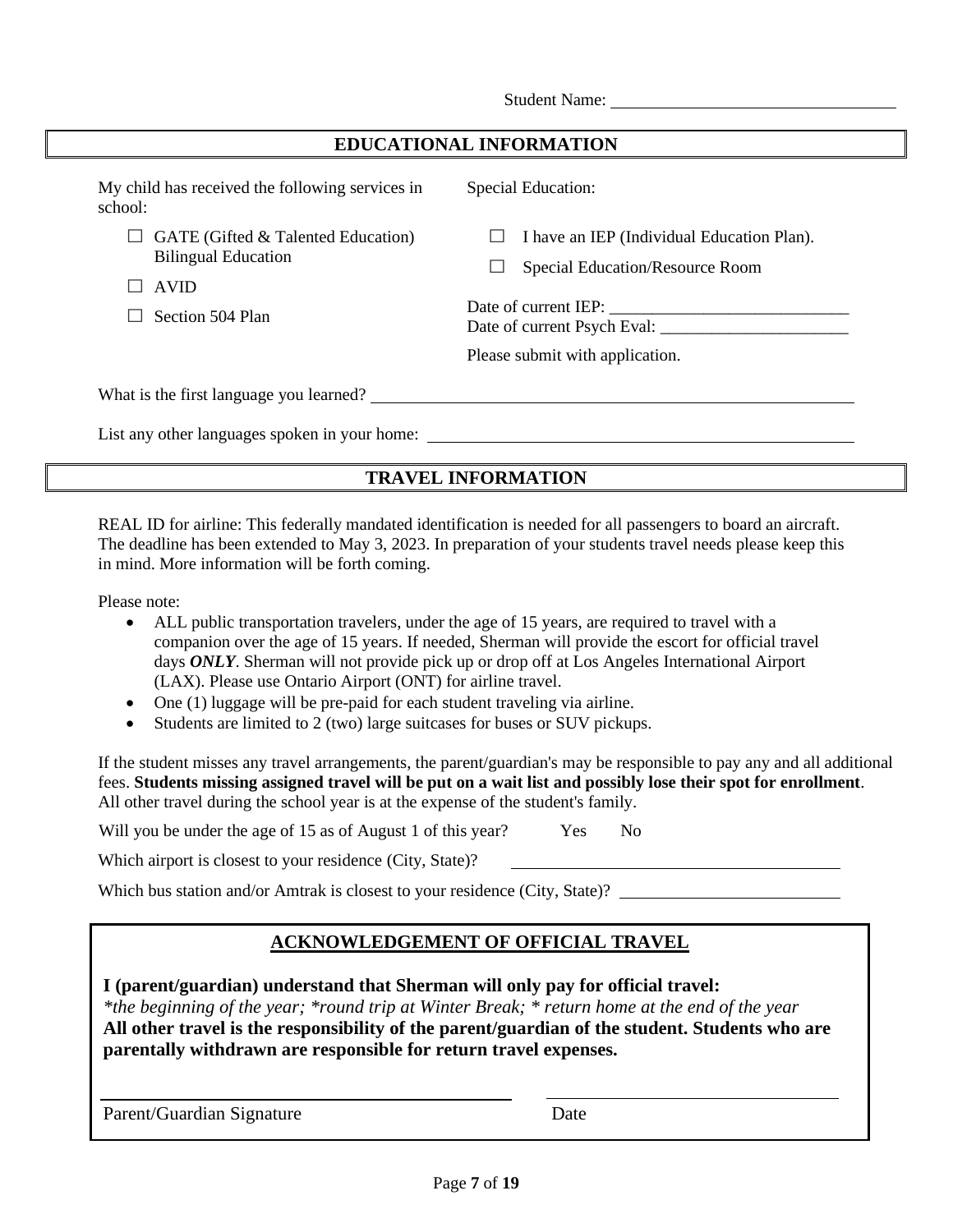# **SOCIAL INFORMATION**

If yes is checked, **ALL LINES** must be completed. *Please Note: A "yes" response to any question does not necessarily mean you will not be granted admission. A "yes" response will allow our staff to offer proactive assistance to help your student succeed.*

|    | Signature of student (if student is 18 years or older)                                                                                                                                                                                                                                                                                                                                                                                                                                                                                                                                                                                                                                                                                                                            | <b>Date</b>                  |
|----|-----------------------------------------------------------------------------------------------------------------------------------------------------------------------------------------------------------------------------------------------------------------------------------------------------------------------------------------------------------------------------------------------------------------------------------------------------------------------------------------------------------------------------------------------------------------------------------------------------------------------------------------------------------------------------------------------------------------------------------------------------------------------------------|------------------------------|
|    | <b>Signature of Parent/Legal Guardian</b>                                                                                                                                                                                                                                                                                                                                                                                                                                                                                                                                                                                                                                                                                                                                         | Date                         |
|    | I am legally responsible for this student and request consideration for his/her admission to Sherman Indian<br>High School. I understand that the school may request additional information, including but not limited to;<br>counseling, mental health, psychiatric care, child welfare, and probation before the student is enrolled. I also<br>hereby certify that the information provided is true and accurate to the best of my knowledge and I understand<br>that Sherman may verify all information. <i>Falsification or omission of any information is cause for</i><br><i>immediate denial or release.</i> Student signature is also required if the student is 18 years of age or older or if<br>the student is an emancipated minor (documentation must be attached). |                              |
|    | Do you have the courts/PO permission to leave your legal jurisdiction to attend Sherman? $\Box$ Yes $\Box$ No                                                                                                                                                                                                                                                                                                                                                                                                                                                                                                                                                                                                                                                                     |                              |
|    | When does your probation expire?<br>Do you have pending court dates this academic year? $\Box$ Yes $\Box$ No When?                                                                                                                                                                                                                                                                                                                                                                                                                                                                                                                                                                                                                                                                |                              |
|    |                                                                                                                                                                                                                                                                                                                                                                                                                                                                                                                                                                                                                                                                                                                                                                                   | City/State/Zip:              |
|    | If yes, an outline of your terms of probation must be attached to be considered for enrollment.<br>Name:                                                                                                                                                                                                                                                                                                                                                                                                                                                                                                                                                                                                                                                                          | Phone: ( )                   |
| 5. | Does the applicant currently have a probation officer? $\Box$ Yes $\Box$ No                                                                                                                                                                                                                                                                                                                                                                                                                                                                                                                                                                                                                                                                                                       |                              |
|    | Date: <u>Neason:</u> Reason:<br>Date: Reason: Reason:                                                                                                                                                                                                                                                                                                                                                                                                                                                                                                                                                                                                                                                                                                                             |                              |
| 4. | Has applicant ever been arrested/detained? $\square$ Yes                                                                                                                                                                                                                                                                                                                                                                                                                                                                                                                                                                                                                                                                                                                          | $\square$ No                 |
| 3. | Is applicant a ward of the court? $\Box$ Yes $\Box$ No<br>If yes, a copy of the court order must be submitted.                                                                                                                                                                                                                                                                                                                                                                                                                                                                                                                                                                                                                                                                    |                              |
|    | *Attach Discipline Report(s)                                                                                                                                                                                                                                                                                                                                                                                                                                                                                                                                                                                                                                                                                                                                                      | *Attach Discipline Report(s) |
|    | Reason for suspension:                                                                                                                                                                                                                                                                                                                                                                                                                                                                                                                                                                                                                                                                                                                                                            | School:                      |
| 2. | Has the applicant ever been suspended? $\square$ Yes $\square$ No Expelled? $\square$ Yes $\square$ No                                                                                                                                                                                                                                                                                                                                                                                                                                                                                                                                                                                                                                                                            |                              |
|    | Reason for absences:                                                                                                                                                                                                                                                                                                                                                                                                                                                                                                                                                                                                                                                                                                                                                              | Reason for absences:         |
|    | School: 2000 Changes and 2000 Changes and 2000 Changes and 2000 Changes and 2000 Changes and 2000 Changes and 2000 Changes and 2000 Changes and 2000 Changes and 2000 Changes and 2000 Changes and 2000 Changes and 2000 Chang                                                                                                                                                                                                                                                                                                                                                                                                                                                                                                                                                    |                              |
|    | 1. Has applicant missed 15 or more days of school in the last school year?                                                                                                                                                                                                                                                                                                                                                                                                                                                                                                                                                                                                                                                                                                        | $\Box$ Yes<br>$\Box$ No      |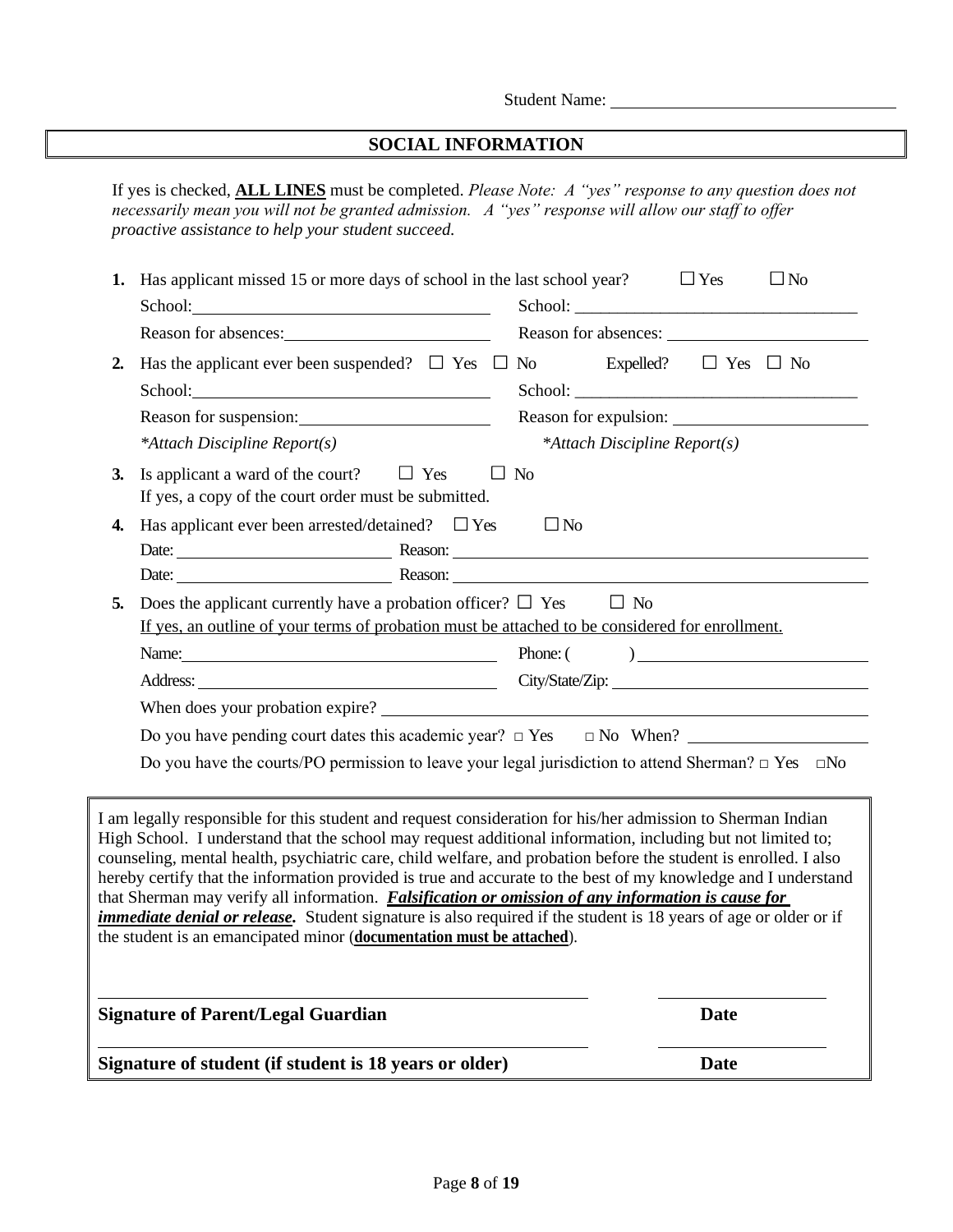#### **PERMISSION FOR STUDENT CHECK OUT**

Bureau of Indian Education (BIE), policy prohibits students from leaving campus with anyone other than the parent/guardian unless written consent is on file, and only under the following conditions:

- A student may be released to immediate family\* only who are: 25 years or older; with written parental/guardian permission; and administrative approval.
- Students will not be released to **ANYONE** under the influence of drugs or alcohol.
- Residential staff and management may also choose not to release students when other conditions warrant. Due to COVID, check outs may be limited depending on Riverside County/BIE/CDC mandates.
- Staff will not be allowed to check out students unless they are immediate family<sup>\*</sup>.

\* Immediate family is defined as mother, father, legal guardian, sister, brother, grandparent, aunt or uncle.

Individuals wishing to check out a student must physically appear on campus and will be asked to present a valid driver's license, state, or tribal ID for identification purposes. Students will only be released for checkout as long as a valid licensed driver is present, and the driver is following the SIHS checkout policy. If checkout occurs during instructional time, it may be considered an unexcused absence, which might affect the grade/performance of the student. Individuals checking out students over the weekend must return students to the dorm by 10:00 pm on the evening before school resumes.

The school will not be held responsible for:

▪ Any legal problems/expenses, health care expenses, or CHS (contract health service) expenses incurred by the student when checked out will be the responsibility of the parent/guardian.

By signing this document, the parent/guardian indicates understanding and approval of the above and authorizes permission for checkout.

|                                                                                                                                                                                                                                                                                                                                                                                                              | Phone:                                                             |
|--------------------------------------------------------------------------------------------------------------------------------------------------------------------------------------------------------------------------------------------------------------------------------------------------------------------------------------------------------------------------------------------------------------|--------------------------------------------------------------------|
|                                                                                                                                                                                                                                                                                                                                                                                                              |                                                                    |
| What Type of Checkout is granted $(\sqrt{})$                                                                                                                                                                                                                                                                                                                                                                 | What Type of Checkout is granted $(y)$                             |
| Overnight Checkout $\Box$ Weekend Checkout                                                                                                                                                                                                                                                                                                                                                                   | $\Box$ Overnight Checkout $\Box$ Weekend Checkout                  |
|                                                                                                                                                                                                                                                                                                                                                                                                              |                                                                    |
|                                                                                                                                                                                                                                                                                                                                                                                                              |                                                                    |
|                                                                                                                                                                                                                                                                                                                                                                                                              |                                                                    |
| Phone: $\frac{1}{\sqrt{1-\frac{1}{2}}\sqrt{1-\frac{1}{2}}\sqrt{1-\frac{1}{2}}\sqrt{1-\frac{1}{2}}\sqrt{1-\frac{1}{2}}\sqrt{1-\frac{1}{2}}\sqrt{1-\frac{1}{2}}\sqrt{1-\frac{1}{2}}\sqrt{1-\frac{1}{2}}\sqrt{1-\frac{1}{2}}\sqrt{1-\frac{1}{2}}\sqrt{1-\frac{1}{2}}\sqrt{1-\frac{1}{2}}\sqrt{1-\frac{1}{2}}\sqrt{1-\frac{1}{2}}\sqrt{1-\frac{1}{2}}\sqrt{1-\frac{1}{2}}\sqrt{1-\frac{1}{2}}\sqrt{1-\frac{1}{2$ |                                                                    |
|                                                                                                                                                                                                                                                                                                                                                                                                              | Relationship to applicant:                                         |
| What Type of Checkout is granted $(\sqrt{})$                                                                                                                                                                                                                                                                                                                                                                 | What Type of Checkout is granted $(y)$                             |
| Overnight Checkout $\Box$ Weekend Checkout                                                                                                                                                                                                                                                                                                                                                                   | $\Box$ Overnight Checkout $\Box$ Weekend Checkout                  |
|                                                                                                                                                                                                                                                                                                                                                                                                              | Nobody has permission to check out my student at the present time. |
| This permission will remain in effect until cancelled by the undersigned parent/guardian in writing. or<br>based upon Administrator decisions.                                                                                                                                                                                                                                                               |                                                                    |
| (Signature of Parent/Guardian)                                                                                                                                                                                                                                                                                                                                                                               | (Date)                                                             |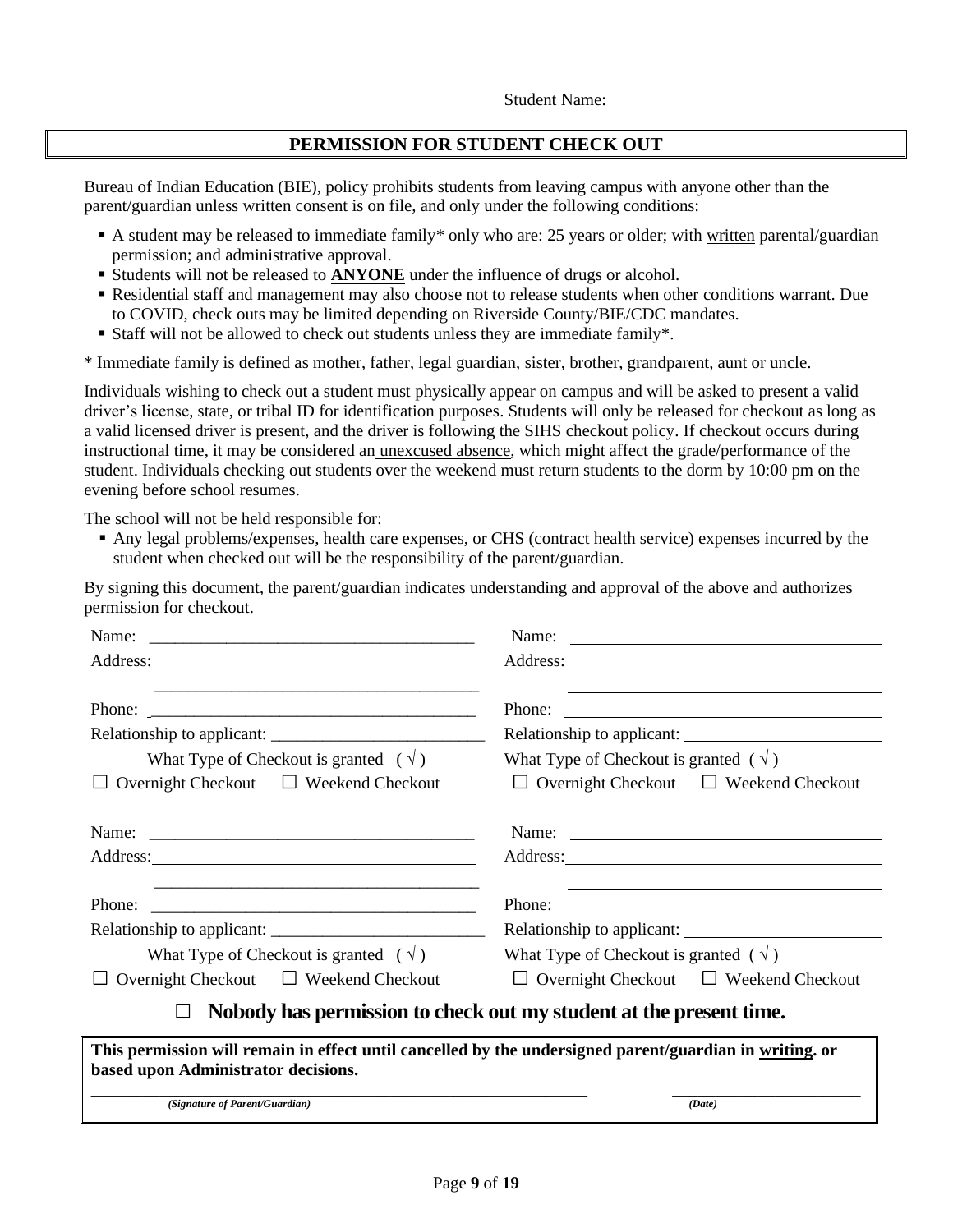# **MEDICAL INSURANCE INFORMATION**

Complete the following:

| (Print full name of student)                                                                                                                                                                                                                                                                                                                                                                                                                                                                                                                           |                 |                                 |
|--------------------------------------------------------------------------------------------------------------------------------------------------------------------------------------------------------------------------------------------------------------------------------------------------------------------------------------------------------------------------------------------------------------------------------------------------------------------------------------------------------------------------------------------------------|-----------------|---------------------------------|
| (Social Security Number)                                                                                                                                                                                                                                                                                                                                                                                                                                                                                                                               | (Date of Birth) |                                 |
| Is your child covered under any medical or dental insurance? (Circle one)                                                                                                                                                                                                                                                                                                                                                                                                                                                                              |                 | <b>YES</b><br>N <sub>O</sub>    |
| If yes, please complete the following:                                                                                                                                                                                                                                                                                                                                                                                                                                                                                                                 |                 |                                 |
| For private insurance holders:                                                                                                                                                                                                                                                                                                                                                                                                                                                                                                                         |                 |                                 |
| Name of insurance company                                                                                                                                                                                                                                                                                                                                                                                                                                                                                                                              |                 | Policy Number                   |
| Effective date                                                                                                                                                                                                                                                                                                                                                                                                                                                                                                                                         |                 | Group Number                    |
| For Medicare holders:                                                                                                                                                                                                                                                                                                                                                                                                                                                                                                                                  |                 |                                 |
| Claim number                                                                                                                                                                                                                                                                                                                                                                                                                                                                                                                                           |                 | <b>Effective Date</b>           |
| I hereby assign to the IHS, insurance benefits (if any) that I may have, pertaining to payment for medical<br>services and supplies furnished to my child by IHS. I authorize payment of such benefits directly to IHS.<br>I understand that if any payments come directly to me, that I must remit them to the Phoenix Indian<br>Medical Center Business Office or other designated IHS Business Office.<br>I have been provided a copy of the IHS Notice of Privacy Practices (HIPAA).<br>I certify that the information given is true and accurate. |                 |                                 |
| Printed Name of Parent or Guardian                                                                                                                                                                                                                                                                                                                                                                                                                                                                                                                     |                 | Signature of Parent or Guardian |
| <b>Street Address</b><br>City                                                                                                                                                                                                                                                                                                                                                                                                                                                                                                                          | <b>State</b>    | Zip Code                        |
| Phone Number where parent or guardian can be reached during the day                                                                                                                                                                                                                                                                                                                                                                                                                                                                                    |                 |                                 |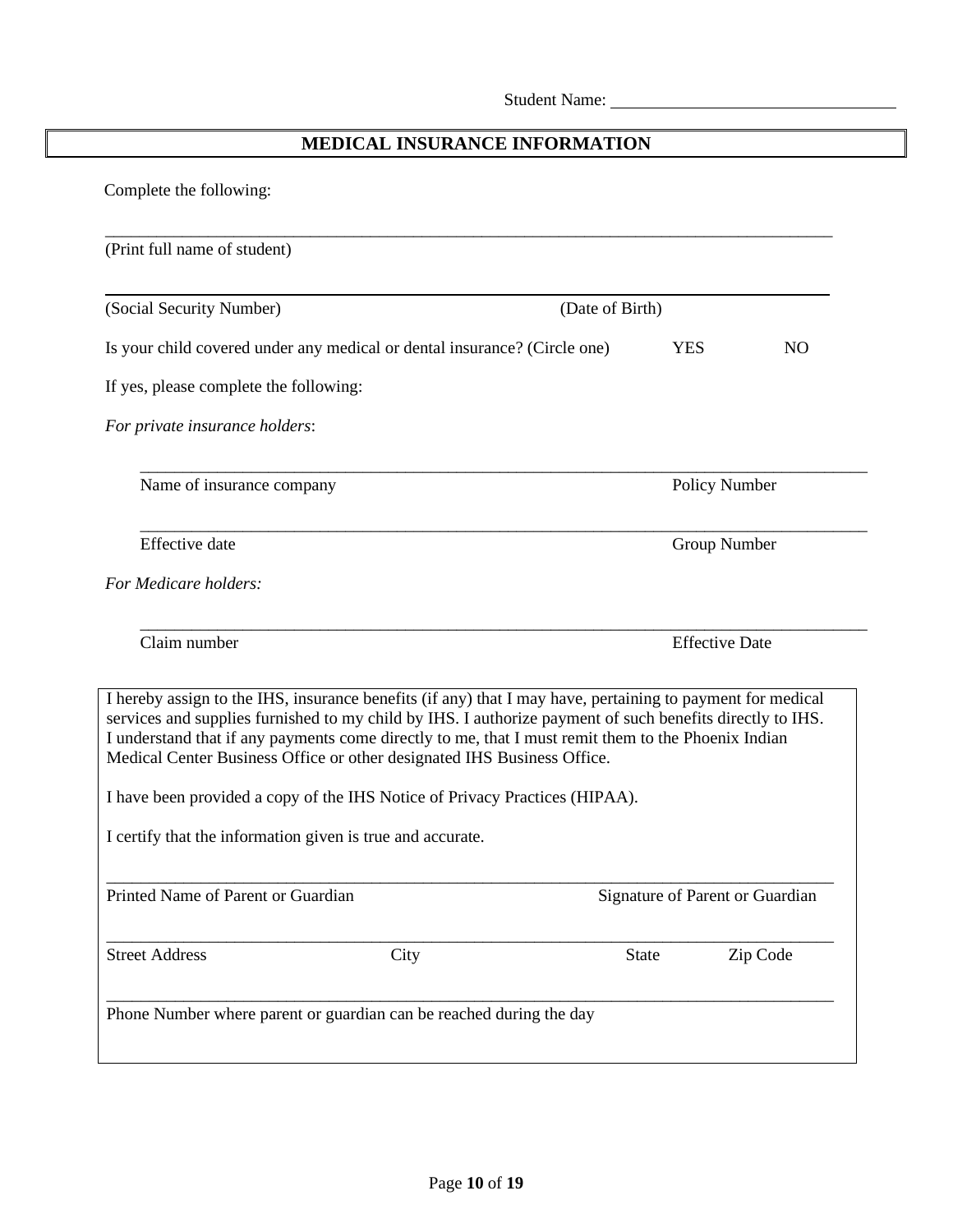#### **CONSENT OF MEDICAL RELEASE**

\*\*\*Note that according to California law, "effective January 1, 2016, parents or guardians of children in any school or child care facility, whether public or private, will no longer be allowed to submit a personal beliefs exemption to currently-required immunization requirements. SB 277 retains the medical exemption provided by a licensed physician." \*\*\*

Indian Health Service can arrange for and/or provide the following health services for my child:

- Health care including medical examinations, treatment, routine laboratory studies, x-ray procedures, skin tests, immunizations and all medications.
- Medications administered by school dormitory personnel prescribed by Indian Health Service provider.
- Emergency health care for accidents or illnesses.
- Emergency dental care.
- Surgical Procedures.
- Mental health services including evaluation and treatment as necessary.
- Psychiatric services to include assessment, treatment, and medication as necessary.
- Transportation of child to and/or from another health facility for these services.

I hereby give consent for all of the services listed above.

Exceptions or Special Instructions:

| (print parent/guardian's name), |      |              | the parent/legal custodian/legal guardian of<br>(print student's name) |  |  |
|---------------------------------|------|--------------|------------------------------------------------------------------------|--|--|
| <b>Address</b>                  | City | <b>State</b> | Zip                                                                    |  |  |

#### **DO HEREBY AUTHORIZE SHERMAN INDIAN HIGH SCHOOL STAFF TO:**

Act in loco parentis, in the best interests of the child, in authorizing medical care or mental health care for him/her. To include any vaccinations, radiologic images, laboratory, anesthetic, medical, surgical or dental diagnoses and/or treatments. Care to be rendered to the above named minor under supervision and upon advice of a qualified health care provider. In giving this consent, I recognize and understand that in situation where the above named student required immediate medical or hospital care, it may not be possible to contact me. In such situations, I authorized a qualified health care provider to exercise his/her professional judgement and assess the risks and choose the treatment deemed necessary by his/her professional judgement for the health and safety of the above named student.

**\_\_\_\_\_\_\_\_\_\_\_\_\_\_\_\_\_\_\_\_\_\_\_\_\_\_\_\_\_\_\_\_\_\_\_\_\_\_\_\_\_\_\_\_\_\_\_\_\_\_\_\_\_\_ \_\_\_\_\_\_\_\_\_\_\_\_\_\_\_\_\_\_\_\_\_\_**

*(Signature of Parent/Guardian) (Date)*

Valid for two years from date signed

.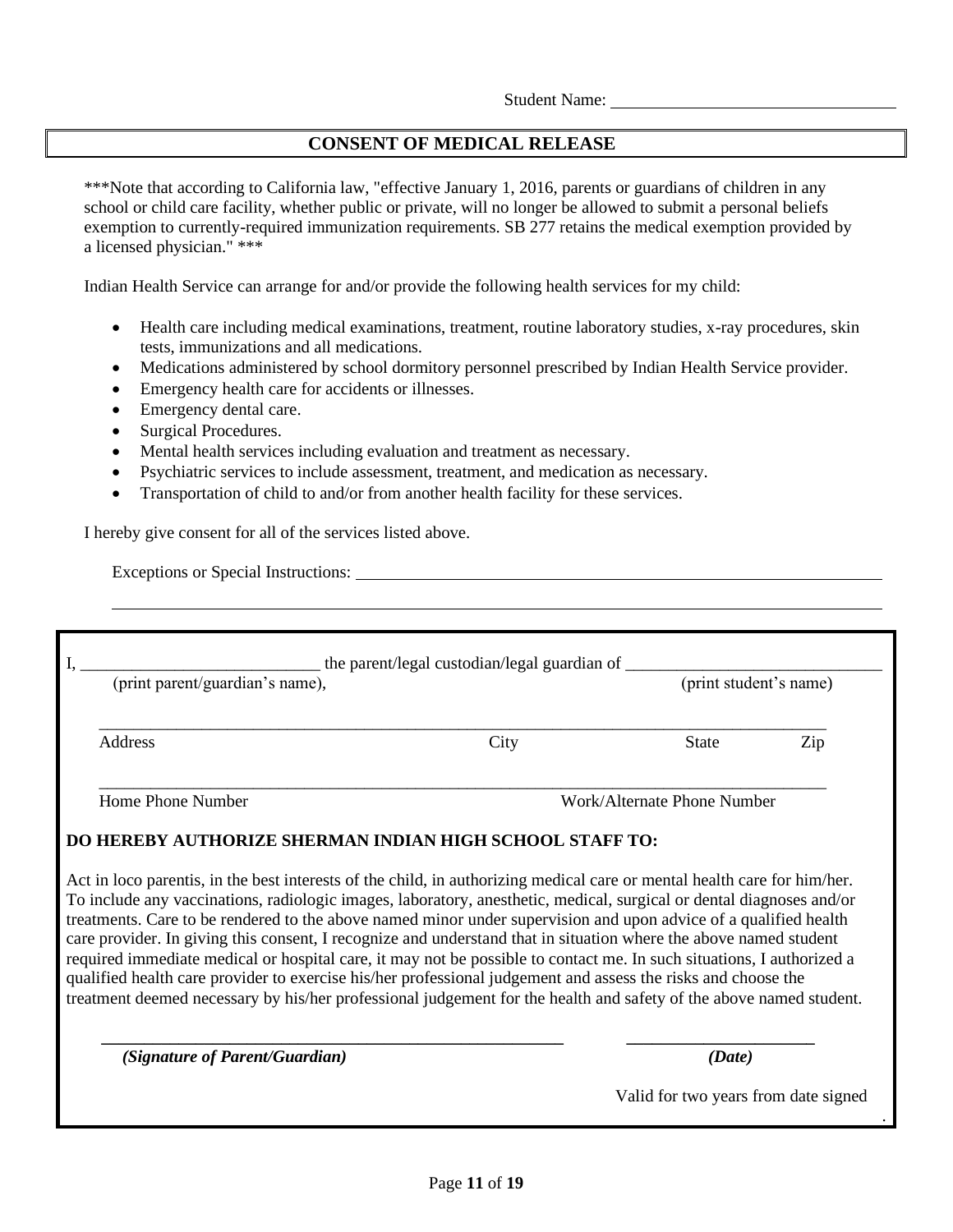## **BEHAVIORAL HEALTH CONSENT FOR TREATMENT**

I have been informed of the following:

*Treatment Policy*: The Behavioral Health Department provides individual, couples, and group counseling on a voluntary basis: Students may request counseling services or may be referred by medical staff, dorm staff, academic staff and/or parent/guardian. Under some circumstances, services may be provided via electronic media, in which case, patient will be verbally informed of the associated limitations and risks. A provider will complete a detailed personal history and determine an effective treatment plan which may include the use of therapy, community resources, traditional healing, and the use of medications. Students cannot be forced to participate in any part of the treatment plan or forced to take medications. The provider will verbally review possible risks, benefits and limitations of any course of treatment and the risks of refusing treatment.

Court ordered treatment or evaluations are not provided.

*Rights and Responsibilities*: I have been informed of my Patient's Rights and Responsibilities and Privacy Practices at the IHS Clinic at Sherman Indian High School. I understand if I have any concerns or complaints about my treatment, I may contact the supervisor, the Patient Advocate or Department Chief at Phoenix Indian Medical Center (PIMC) at any time.

SIHS IHS Clinic phone number: (951) 509-8780 PIMC Phone Number: (602) 263-1518

*Limits of Confidentiality*: I understand I have a right to privacy and limited confidentiality regarding my treatment in the Behavioral Health Department. No information about myself will be released without my signed consent for such release, within the limits allowed by applicable federal and state law. I understand confidentiality cannot be provided if I am feeling suicidal (want to hurt/kill myself), homicidal (thought or desire to hurt or kill others), or if there is a suspicion of child, elder, or disabled adult abuse. I understand that patient and treatment information may be shared and discussed with other health providers to optimize my mental health care. My behavioral health documentation will be documented in the EHR (Electronic Health Record) and can only be viewed by authorized providers within the clinic or Phoenix Indian Medical Center.

*Patient Responsibilities*: I understand that it will be my responsibility to keep my appointments and actively participate in my treatment plan. Should I fail to show for 2 consecutive appointments without canceling, my active behavioral health chart will be closed, which means I will need to begin another initial treatment process. For any patient presenting for treatment (child or adult who has a legal guardian), I will need to have written verification of my guardianship status in order to begin treatment.

I agree to all of the above treatment consents and understand their meanings.

| Name of Student (please print): |       |
|---------------------------------|-------|
| <b>Student's Signature:</b>     | Date: |
| Parent/Guardian Signature:      | Date: |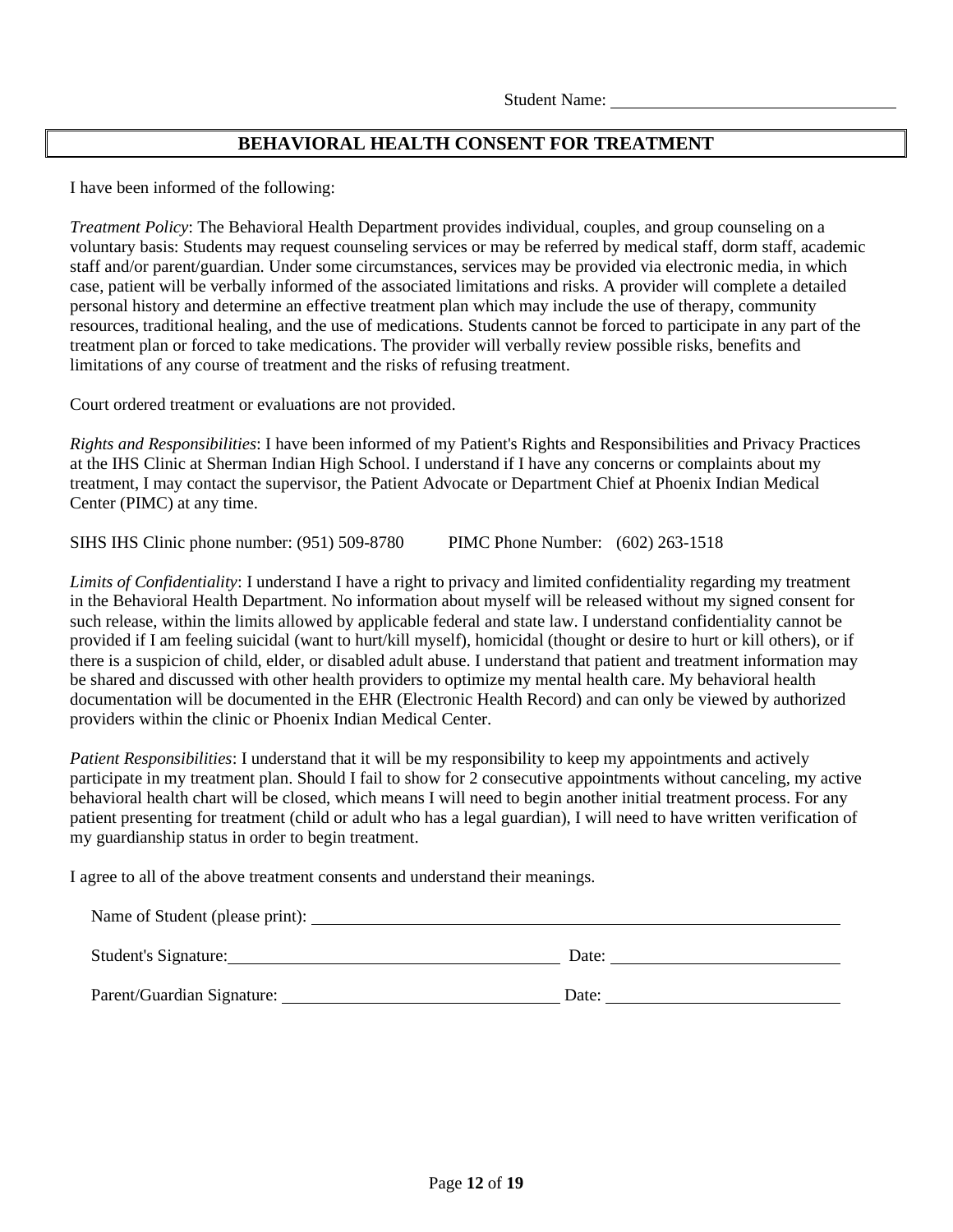# **PARENT/GUARDIAN QUESTIONNAIRE FOR ADOLESCENT PHYSICAL EVALUATION**

| Date of Birth: ____________ Age: _________________ Gender: M F                                                 |             |                 |                                                     |       |       | Grade:            |                |             |
|----------------------------------------------------------------------------------------------------------------|-------------|-----------------|-----------------------------------------------------|-------|-------|-------------------|----------------|-------------|
|                                                                                                                |             |                 |                                                     |       |       |                   |                |             |
| Permission to send Sherman IHS records to Primary Care Provider: YES / NO                                      |             |                 |                                                     |       |       |                   |                |             |
|                                                                                                                |             |                 |                                                     |       |       |                   |                |             |
| Does the adolescent have allergies to any medicine, pollen, food or stinging insect?                           |             |                 |                                                     |       |       | YES / NO          |                |             |
| If yes, please provide the name of allergen, reaction and treatment plan (EpiPen, etc).<br><b>Allergen</b>     |             | <b>Reaction</b> |                                                     |       |       |                   | EpiPen $(Y/N)$ |             |
|                                                                                                                |             |                 |                                                     |       |       |                   |                |             |
| Please list the following information for medications the adolescent takes:                                    |             |                 | Name of medication Dose Frequency Reason for taking |       |       |                   |                |             |
| Has the adolescent had any inpatient or outpatient treatment for mental health concerns, alcohol or drugs?     |             |                 |                                                     |       |       |                   |                |             |
| If yes, please provide the following information:<br>Name of treatment facility/therapist Age                  |             |                 | <b>Length of treatment</b>                          |       |       |                   | <b>Reason</b>  |             |
| With whom does the adolescent live most of the time?                                                           |             |                 |                                                     |       |       |                   |                |             |
| Both parents                                                                                                   |             | Stepmother      |                                                     |       |       | Sisters (Ages     |                |             |
| Mother                                                                                                         |             | Stepfather      |                                                     |       |       | Brothers (Ages    |                |             |
| Father                                                                                                         |             | Guardian        |                                                     |       | Other |                   |                |             |
| Other adult relative                                                                                           |             | Alone           |                                                     |       |       |                   |                |             |
| Has a doctor ever denied or restricted the adolescent's participation in sports for any reason?                |             |                 |                                                     |       |       |                   | Y              | $\mathbf N$ |
| Does the adolescent have any ongoing medical condition (like diabetes or asthma)?                              |             |                 |                                                     |       |       |                   | Y              | N           |
| Does the adolescent's heart race or skip beats during exercise?                                                |             |                 |                                                     |       |       |                   | Y              | N           |
| Has a doctor ever told you that your adolescent has:                                                           |             |                 |                                                     |       |       |                   |                |             |
| High blood pressure                                                                                            |             | A heart murmur  | <b>High Cholesterol</b>                             |       |       | A heart infection |                |             |
| Has the adolescent ever spent the night in a hospital?                                                         |             |                 |                                                     |       |       |                   | Y              | N           |
| Has the adolescent ever had surgery?                                                                           |             |                 |                                                     |       |       |                   | Y              | N           |
| Has the adolescent had any broke/fractured bones or dislocated joints?                                         |             |                 |                                                     |       |       |                   | Y              | $\mathbf N$ |
| Has the adolescent had a bone/joint injury that required x-rays, MRI, CT, surgery, injections, rehabilitation, |             |                 |                                                     |       |       |                   |                |             |
| physical therapy, a brace, a cast or crutches? If yes, please list affected area below:<br>Head                | <b>Neck</b> | Shoulder        | <b>Upper Arm</b>                                    | Elbow |       |                   | Foot/Toes      |             |

Calf/Shin | Ankle | Lower Back | Thigh | Hip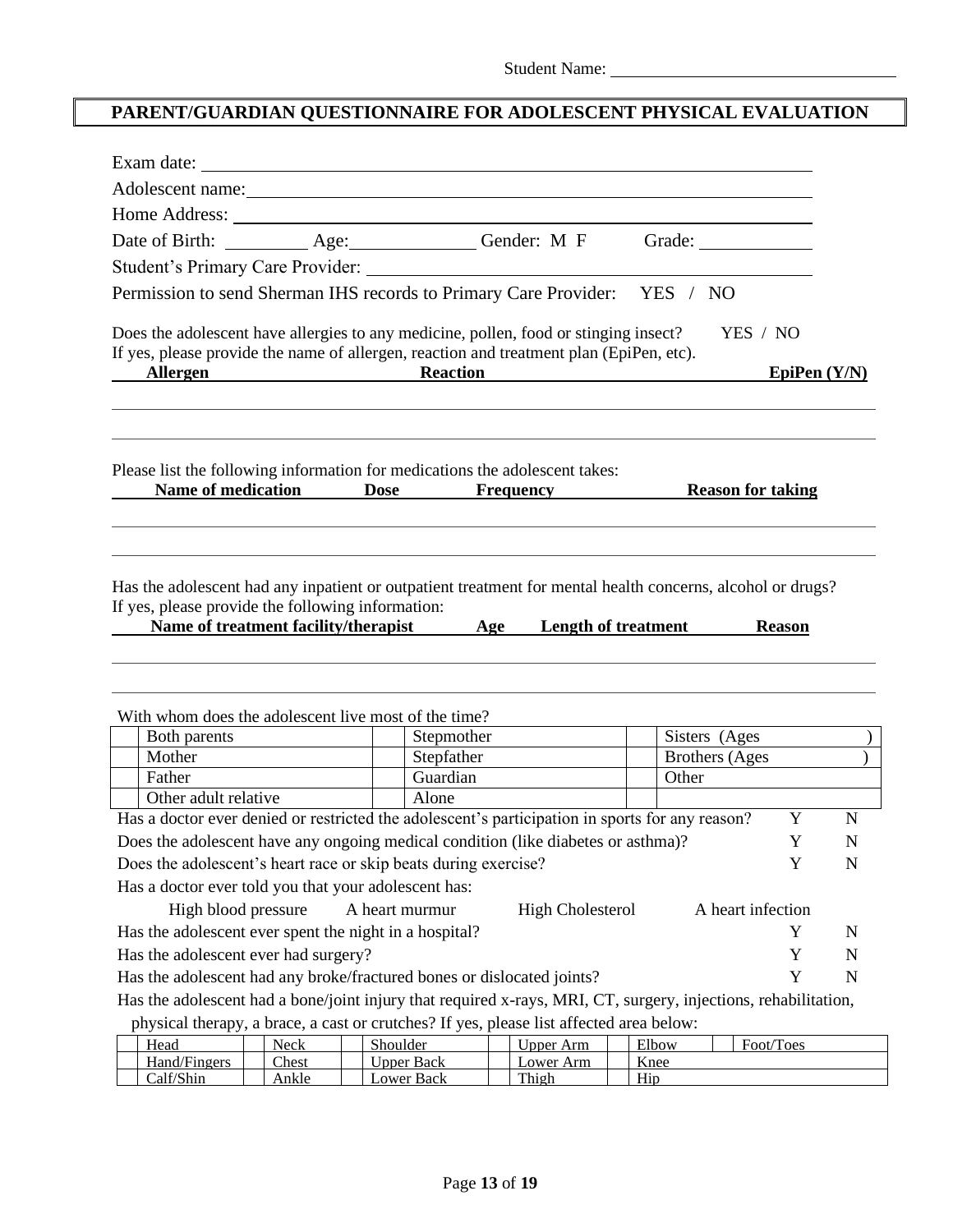| Adolescent applicant please complete:                                                                    | <b>YES</b> | NO |
|----------------------------------------------------------------------------------------------------------|------------|----|
| Have you ever had an injury that caused you to miss practice or a game?                                  |            |    |
| Have you ever had a stress fracture?                                                                     |            |    |
| Have you ever been told that you have atlantoaxial (neck) instability?                                   |            |    |
| Have you ever had an X-ray for atlantoaxial (neck) instability?                                          |            |    |
| Do you regularly use a brace or assistive device?                                                        |            |    |
| Has a doctor told you that you have asthma or allergies?                                                 |            |    |
| Do you cough, wheeze, or have difficulty breathing during or after exercise?                             |            |    |
| Is there anyone in your family who has asthma?                                                           |            |    |
| Have you ever used an inhaler or taken asthma medication?                                                |            |    |
| Were you born without, are you missing, or do you have a non-functioning kidney, eye, testicle, or any   |            |    |
| other organ?                                                                                             |            |    |
| Have you had infectious mononucleosis (mono) within the last month?                                      |            |    |
| Do you have any rashes, pressure sores or other skin problems?                                           |            |    |
| Have you had a herpes skin infection?                                                                    |            |    |
| Have you ever had an injury to your face, head, skull, or brain (including a concussion, confusion,      |            |    |
| memory loss or headache from a hit to your head, having your "bell rung" or getting "dinged")?           |            |    |
| Have you ever had a seizure?                                                                             |            |    |
| Have you ever had numbness, tingling or weakness in your arms or legs after being hit, falling, stingers |            |    |
| or burners?                                                                                              |            |    |
| While exercising in the heat, do you have severe muscle cramps or become ill?                            |            |    |
| Has a doctor told you that you or someone in your family has sickle cell trait or sickle cell disease?   |            |    |
| Have you ever been tested for sickle cell trait?                                                         |            |    |
| Have you had any problems with your eyes or vision?                                                      |            |    |
| Do you wear glasses or contact lenses?                                                                   |            |    |
| Do you wear protective eyewear, such as goggles or a face shield?                                        |            |    |
| Are you happy with your weight?                                                                          |            |    |
| Are you trying to gain or lose weight?                                                                   |            |    |
| Has anyone recommended you change your weight or eating habits?                                          |            |    |
| Do you limit or carefully control what you eat?                                                          |            |    |
| COVID-19                                                                                                 |            |    |
| Did you receive the COVID-19 vaccine?                                                                    |            |    |
| Have you been tested for COVID-19?                                                                       |            |    |
| Have you been diagnosed with COVID-19?                                                                   |            |    |
| If yes, are you still having symptoms from their COVID-19 infection?                                     |            |    |
| Were you hospitalized as a result for complications of COVID-19?                                         |            |    |
| Have you been diagnosed with Multi-Inflammatory Syndrome in Children (MIS-C)?                            |            |    |
| Did you have any special tests ordered for their heart or lungs or were referred to a heart specialist   |            |    |
| (cardiologist) to be cleared to return to sports?                                                        |            |    |
| Have you returned back to full participation in sports?                                                  |            |    |
| Have you had direct or known exposure to someone diagnosed with COVID-19 in the past 3 months?           |            |    |
| Use this space to explain any "YES" answers from above.<br><b>Females Only</b>                           |            |    |

| <b>Females Only</b>                                | Use this space to explain any "YES" answers from above. |
|----------------------------------------------------|---------------------------------------------------------|
| Have you ever had a menstrual period? $Y \times N$ |                                                         |
| How old were you when you had your first           |                                                         |
| menstrual period?                                  |                                                         |
| How many periods have you had in the last 12       |                                                         |
| months?                                            |                                                         |
|                                                    |                                                         |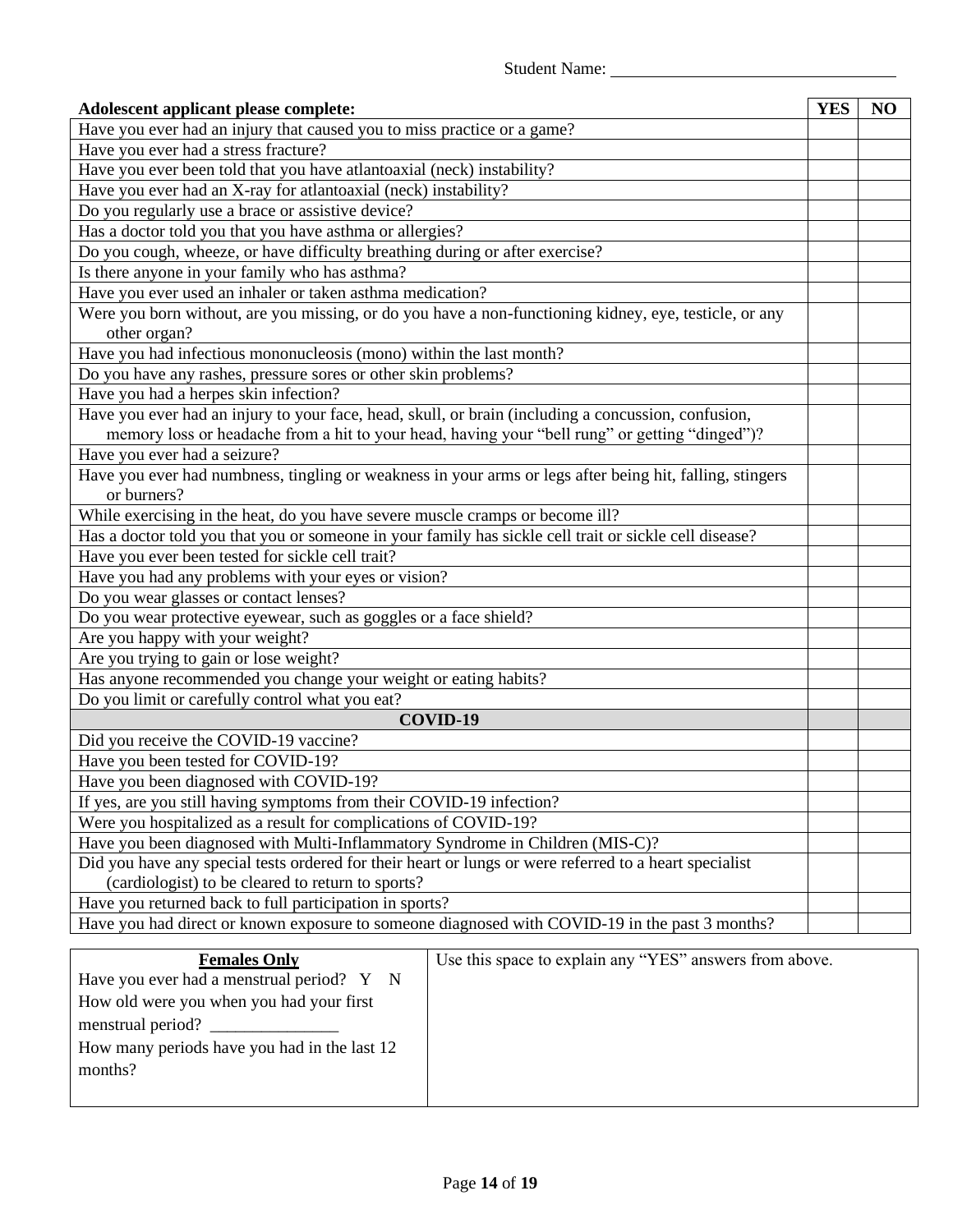### **SHERMAN INDIAN H IGH SCHOOL ADOLESCENT PHYSICAL EXAM**

The provider should fill out this form with the assistance from the parent or guardian.

#### PATIENT HISTORY QUESTIONS

| 1. Has your child fainted or passed out DURING or AFTER exercise, emotion or startle?                       | Y N |
|-------------------------------------------------------------------------------------------------------------|-----|
| 2. Has your child ever had extreme shortness of breath during exercise?                                     | Y N |
| 3. Has your child had extreme fatigue associated with exercise (different from other children)?             | Y N |
| 4. Has your child ever had discomfort, pain or pressure in his/her chest during exercise?                   | Y N |
| 5. Has a doctor ever ordered a test for your child's heart?                                                 | Y N |
| 6. Has your child ever been diagnosed with an unexplained seizure disorder?                                 | Y N |
| 7. Has your child ever been diagnosed with exercise induced asthma not well controlled with medication? Y N |     |
| Explain yes answers here:                                                                                   |     |

#### FAMILY HISTORY QUESTIONS

| 1. Are there any family members who had sudden/unexpected/unexplained death before age 50? |    |
|--------------------------------------------------------------------------------------------|----|
| (Including: SIDS, car accidents, drowning and near-drowning)                               |    |
| 2. Are there any family members who died suddenly of "heart problems" before age 50?       | YN |
| 3. Are there any family members who have unexplained fainting or seizures?                 | YN |

4. Are there any relatives with certain conditions such as:

| <b>Enlarged Heart</b>                | N | Catecholaminergic Polymorphic Ventricular Tachycardia  |   | N |
|--------------------------------------|---|--------------------------------------------------------|---|---|
| Marfan Syndrome                      | N | Hypertrophic Cardiomyopathy (HCM)                      |   | N |
| Long QT Syndrome                     | N | Arrhythmogenic Right Ventricular Cardiomyopathy (ARVC) |   | N |
| Short QT Syndrome                    | N | Dilated Cardiomyopathy (DCM)                           | v | N |
| Brugada Syndrome                     | N | <b>Heart Rhythm Problems</b>                           | v | N |
| Deaf at Birth                        | N | Heart Attack, Age 50 or younger                        | v | N |
| Pacemaker or Implanted Defibrillator |   |                                                        | v | N |

Explain "Yes" answers here:

I hereby state that, to the best of my knowledge, my answers to all of the above questions are complete and correct. Furthermore, I acknowledge and understand that my eligibility may be revoked if I have not given truthful and accurate information in response to the above questions.

\_\_\_\_\_\_\_\_\_\_\_\_\_\_\_\_\_\_\_\_\_\_\_\_\_\_\_\_\_\_\_\_\_\_\_\_\_\_\_\_\_\_ \_\_\_\_\_\_\_\_\_\_\_\_\_\_\_\_\_\_\_\_\_\_\_\_\_\_

Signature of Applicant (Adolescent) Date

Signature of Parent/Guardian Date

Signature of MD/DO/ND/NMD/NP/PA-C/CCSP Date

\_\_\_\_\_\_\_\_\_\_\_\_\_\_\_\_\_\_\_\_\_\_\_\_\_\_\_\_\_\_\_\_\_\_\_\_\_\_\_\_\_\_ \_\_\_\_\_\_\_\_\_\_\_\_\_\_\_\_\_\_\_\_\_\_\_\_\_\_

\_\_\_\_\_\_\_\_\_\_\_\_\_\_\_\_\_\_\_\_\_\_\_\_\_\_\_\_\_\_\_\_\_\_\_\_\_\_\_\_\_\_ \_\_\_\_\_\_\_\_\_\_\_\_\_\_\_\_\_\_\_\_\_\_\_\_\_\_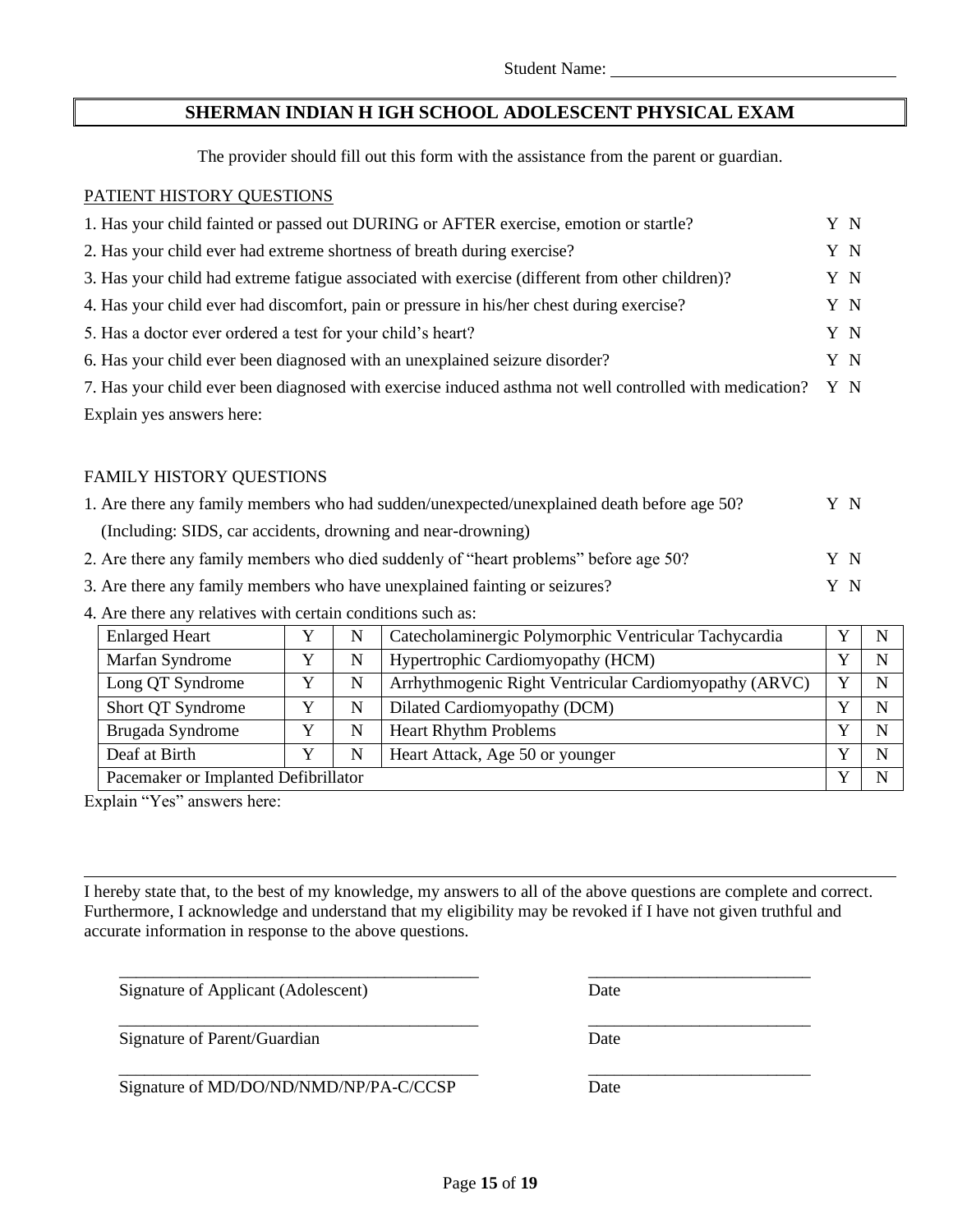#### **SHERMAN INDIAN HIGH SCHOOL ADOLESCENT PHYSICAL EXAM**

| Name            |         |                   |            |
|-----------------|---------|-------------------|------------|
| Age             |         | Sex               |            |
| Height          |         | Weight            | <b>BMI</b> |
| Blood pressure  |         | Pulse             | <b>RR</b>  |
| Vision $R$ 20/  | L 20/   |                   |            |
| Pupils<br>Equal | Unequal | Corrected? Y<br>N |            |

#### **CURRENT IMMUNIZATION RECORD AND THE FOLLOWING IMMUNIZATIONS ARE REQUIRED**

Rotavirus (3 doses) Hepatitis B (3 doses) DTAP (5 doses) MMR (2 doses) Hib (3 doses) MCV4 (2 doses)<br>
Polio (4 doses) Hepatitis A (2 doses) Tdap (1 dose) Varicella (2 doses) PCV (4 doses) Hepatitis A (2 doses) PPD or Quant GOLD (Annual Requirement)

Age ≥16: Men B (1-2 doses) HPV is highly recommended (3 doses) COVID-19 is highly recommended (2-3 doses)

|                                                           | Normal | <b>Abnormal Findings</b>                                                                                                                                                                                                            |         | Initials |
|-----------------------------------------------------------|--------|-------------------------------------------------------------------------------------------------------------------------------------------------------------------------------------------------------------------------------------|---------|----------|
| Medical                                                   |        |                                                                                                                                                                                                                                     |         |          |
| Appearance                                                |        |                                                                                                                                                                                                                                     |         |          |
| Eyes/Ears/Throat/Nose                                     |        |                                                                                                                                                                                                                                     |         |          |
| Hearing                                                   |        |                                                                                                                                                                                                                                     |         |          |
| <b>Lymph Nodes</b>                                        |        |                                                                                                                                                                                                                                     |         |          |
| Heart                                                     |        |                                                                                                                                                                                                                                     |         |          |
| <b>Murmurs</b>                                            |        |                                                                                                                                                                                                                                     |         |          |
| Pulses                                                    |        |                                                                                                                                                                                                                                     |         |          |
| Lungs                                                     |        |                                                                                                                                                                                                                                     |         |          |
| Abdomen                                                   |        |                                                                                                                                                                                                                                     |         |          |
| Genitourinary                                             |        |                                                                                                                                                                                                                                     |         |          |
| Skin                                                      |        |                                                                                                                                                                                                                                     |         |          |
| Musculoskeletal                                           |        |                                                                                                                                                                                                                                     |         |          |
| Neck                                                      |        |                                                                                                                                                                                                                                     |         |          |
| <b>Back</b>                                               |        |                                                                                                                                                                                                                                     |         |          |
| Shoulder/Arm                                              |        |                                                                                                                                                                                                                                     |         |          |
| Elbow/Forearm                                             |        |                                                                                                                                                                                                                                     |         |          |
| Wrist/Hands/Fingers                                       |        |                                                                                                                                                                                                                                     |         |          |
| Hip/Thigh                                                 |        |                                                                                                                                                                                                                                     |         |          |
| Knee                                                      |        |                                                                                                                                                                                                                                     |         |          |
| Leg/Ankle                                                 |        |                                                                                                                                                                                                                                     |         |          |
| Foot/Toes                                                 |        |                                                                                                                                                                                                                                     |         |          |
| <b>NOTES:</b>                                             |        |                                                                                                                                                                                                                                     |         |          |
| Cleared for boarding school without restriction<br>$\Box$ |        |                                                                                                                                                                                                                                     |         |          |
| $\Box$                                                    |        | Cleared for boarding school with the following restrictions:                                                                                                                                                                        |         |          |
| Not cleared for: All Sports<br>П                          |        | Certain Sports:                                                                                                                                                                                                                     | Reason: |          |
| $\Box$<br>treatment of:                                   |        | Medically eligible for all sports without restriction with recommendations for further evaluation and                                                                                                                               |         |          |
|                                                           |        |                                                                                                                                                                                                                                     |         |          |
|                                                           |        | Address: <u>Address:</u> Address: Address: Address: Address: Address: Address: Address: Address: Address: Address: Address: Address: Address: Address: Address: Address: Address: Address: Address: Address: Address: Address: Addr | Phone:  |          |
| Signature of MD/DO/ND/NMD/NP/PA-C/CCSP:                   |        |                                                                                                                                                                                                                                     |         |          |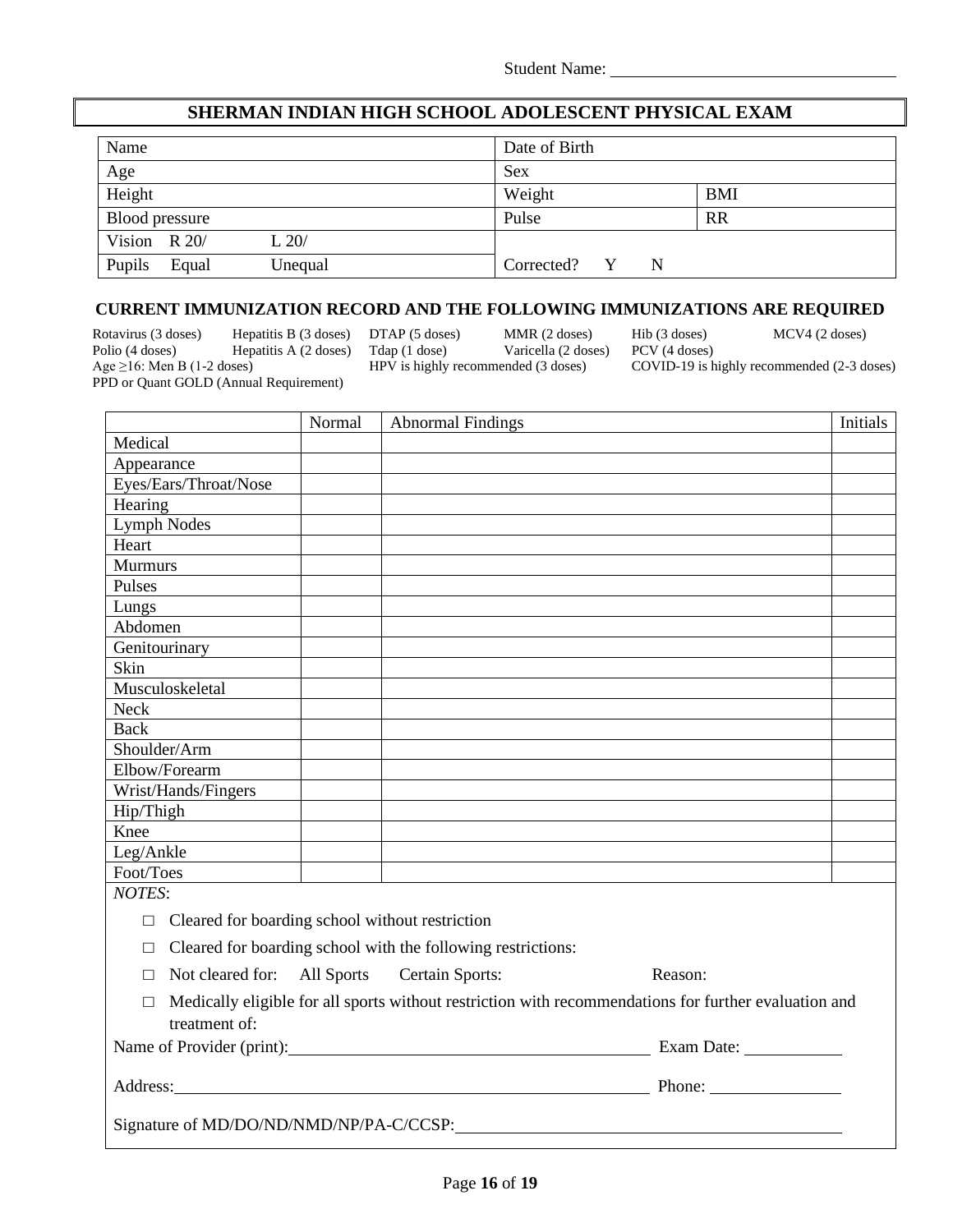#### **SCHOOL REFERENCE FORM**

#### **MUST BE COMPLETED BY A COUNSELOR OR PRINCIPAL**

The above student has applied for admission to Sherman Indian High School. Please fill out the following and return it directly to the school. Reference forms returned by the student will not be accepted.

| <b>Current Grade Level:</b>                                                                                                                                          |                |                                                                         |         |                      |          |  |  |  |
|----------------------------------------------------------------------------------------------------------------------------------------------------------------------|----------------|-------------------------------------------------------------------------|---------|----------------------|----------|--|--|--|
| What discipline and attendance problems, if any, have you encountered with the student?                                                                              |                |                                                                         |         |                      |          |  |  |  |
| Has student ever been suspended? Yes<br>If yes, for what? Be specific:                                                                                               | N <sub>0</sub> |                                                                         |         |                      |          |  |  |  |
| Has student ever been expelled?<br>Yes<br>If yes, for what? Be specific:                                                                                             | N <sub>o</sub> |                                                                         |         |                      |          |  |  |  |
| What is the student's Cumulative Grade Point Average?<br>How is the student's classroom behavior? (Be specific)                                                      |                |                                                                         |         |                      |          |  |  |  |
| Is the student in the Special Education Program?<br>Is the student in the Gifted & Talented Program (GATE)?<br>Does Applicant have a 504 plan? (If yes, please send) |                | Yes<br>N <sub>0</sub><br>Yes<br>N <sub>0</sub><br>Yes<br>N <sub>o</sub> |         |                      |          |  |  |  |
| Rate the student in terms of the following:                                                                                                                          |                | Poor                                                                    | Average | Good                 | Superior |  |  |  |
| Integrity/Honesty<br><u> 1989 - Andrea Barbara, poeta esperanto-</u>                                                                                                 |                |                                                                         |         |                      |          |  |  |  |
| Responsibility                                                                                                                                                       |                |                                                                         |         |                      |          |  |  |  |
| Consideration/concern for others                                                                                                                                     |                |                                                                         |         |                      |          |  |  |  |
| Overall ability                                                                                                                                                      |                |                                                                         |         |                      |          |  |  |  |
| Motivation                                                                                                                                                           |                |                                                                         |         |                      |          |  |  |  |
| Maturity                                                                                                                                                             |                |                                                                         |         |                      |          |  |  |  |
| Attentiveness/Listening 2012 2022 2023                                                                                                                               |                |                                                                         |         |                      |          |  |  |  |
| Ability to reason<br>the contract of the contract of the contract of the contract of the contract of the contract of the contract of                                 |                |                                                                         |         |                      |          |  |  |  |
| Desire to learn<br><u> 1989 - Johann Stein, marwolaethau a bhann an t-Amhain an t-Amhain an t-Amhain an t-Amhain an t-Amhain an t-A</u>                              |                |                                                                         |         |                      |          |  |  |  |
|                                                                                                                                                                      |                |                                                                         |         | Date: $\_\_$         |          |  |  |  |
| School:                                                                                                                                                              |                |                                                                         |         | Fax: $\qquad \qquad$ |          |  |  |  |

Signature & Title:

If you should have any questions, please contact the Registrar at 951 276-6326, Extension 382. Thank you for taking the time to complete this form. Please send or fax completed reference forms to:

> **Sherman Indian High School Attention: Registrar 90l0 Magnolia Avenue Riverside, California 92503 Fax: 951-276-6055 To send by email, please call (951)276-6326, Extension 200**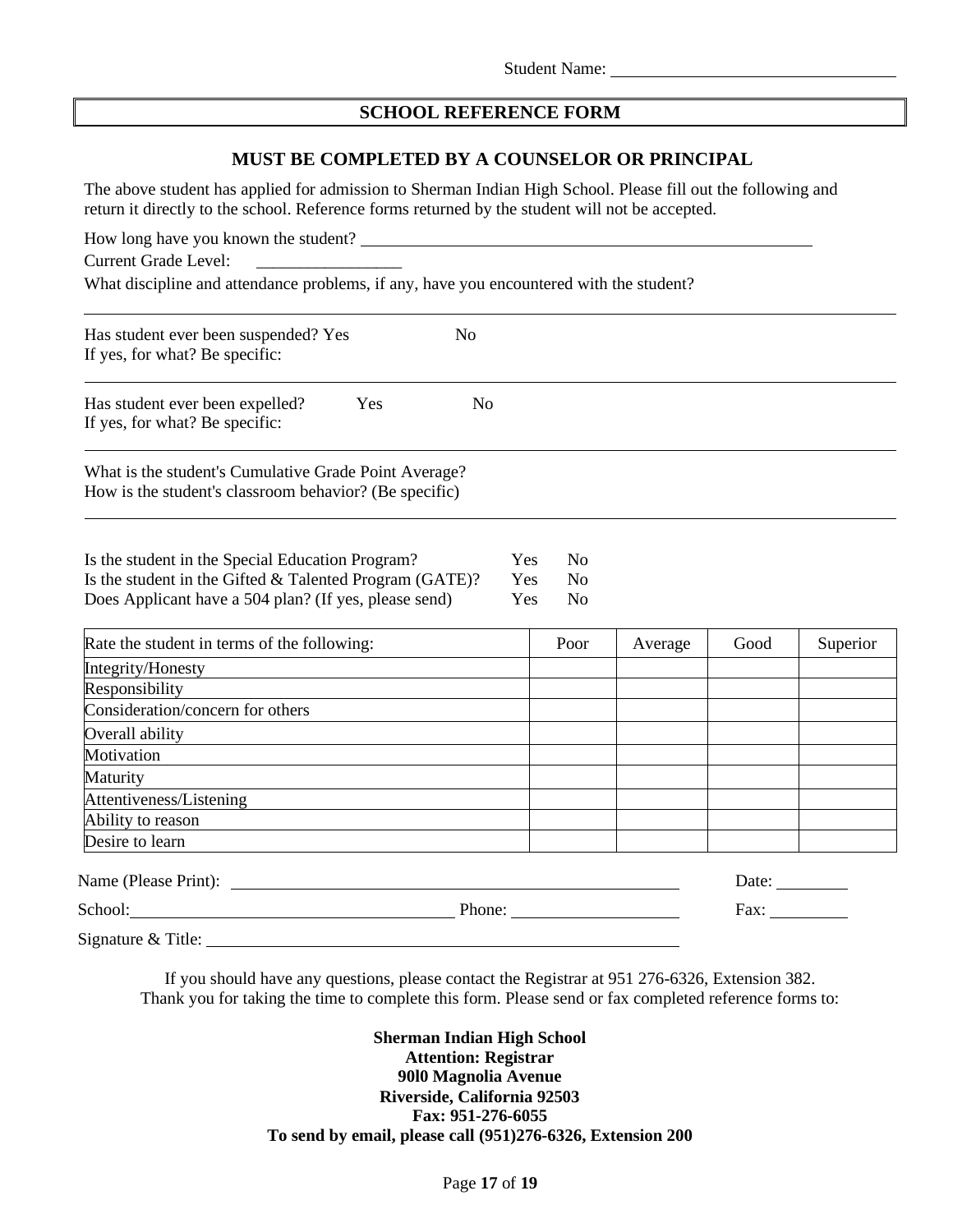## **SIHS Pathways Programs** Real-World Education, Real-World Experiences

| Please identify your top 2 Pathways you're interested in from the list below and check your 1st        | 1 <sup>st</sup> | 2 <sup>nd</sup> |
|--------------------------------------------------------------------------------------------------------|-----------------|-----------------|
| Choice and 2 <sup>nd</sup> Choice:                                                                     | <b>Choice</b>   | <b>Choice</b>   |
| Administration of Justice, Public Service (Mr. Heard) The Public Service program has                   |                 |                 |
| introduced the BIA Wildland Fire Academy on the Sherman High School campus. The students               |                 |                 |
| are considered Fire Cadets, and learn Fire Science, Basic Fire Terminology, Fire Fighting              |                 |                 |
| Preparedness, and Fire Eradication. On completion of the course, they will earn a BIA Wildland         |                 |                 |
| Fire Certification status.                                                                             |                 |                 |
| Animal Husbandry & Veterinary Science (Mrs. Trapp) Students are introduced to animal                   |                 |                 |
| husbandry concepts to help with livestock production, growth, and care. They also learn                |                 |                 |
| Veterinarian concepts of animal health and grooming animals to maintain the health of the animal.      |                 |                 |
| Students in this program are part of the Future Farmers of America, (FFA), to prepare them for         |                 |                 |
| career development events and leadership. Our students compete in local livestock fairs where          |                 |                 |
| they will raise and sell an animal and other leadership activities through the FFA Organization.       |                 |                 |
| Carpentry & Construction (Mr. Hayden) These classes provide a foundation within the building           |                 |                 |
| and construction industry. Students gain hands-on experience, technical skills, and career             |                 |                 |
| preparation that allow them to explore construction trades. Advanced classes provide students with     |                 |                 |
| additional skills, such as career study, prop making, welding, plumbing, and campus projects.          |                 |                 |
| Culinary Arts (Mr. Moreno) Culinary uses ProStart's career and technical education program that        |                 |                 |
| unites the foodservice industry and the classroom to teach high school students' culinary skills and   |                 |                 |
| restaurant management principles, as well as employability skills such as communication,               |                 |                 |
| teamwork, professionalism, and time management. Students can also work towards entering the            |                 |                 |
| "CA ProStart Cup" cooking competition in Long Beach, CA – where they can pitch a new                   |                 |                 |
| restaurant concept to a panel of restaurateurs or put the finishing touches on a three-course meal as  |                 |                 |
| a crowd of people watch. Additionally, students will gain a National Food Services Certification to    |                 |                 |
| help with finding an entry level or Management jobs.                                                   |                 |                 |
| Computer Literacy & Graphic Design (Ms. Townsend) In Computer Literacy, students gain                  |                 |                 |
| insight into data $\&$ technology; then, upon successful completion, they may advance to Graphic       |                 |                 |
| Design. Advanced students will gain an introduction to Principles in Graphic Design and construct      |                 |                 |
| finished products using gradients of color on (Starbucks) cups and Origami projects, which will be     |                 |                 |
| submitted to the Heard Museum for their Student Art Exhibit.                                           |                 |                 |
| Floral Design, Plant & Soil Science (Mrs. Hasson) Students will learn Art Principles to create         |                 |                 |
| various floral designs and have the ability to sell their projects. In Plant & Soil Science, they will |                 |                 |
| learn soil properties, parts $\&$ functions of plants, grow a garden and then harvest for sales or     |                 |                 |
| consumption. Students in this program are part of the Future Farmers of America, (FFA), to             |                 |                 |
| prepare them for career development events and leadership. Floral counts as Fine Art credit, while     |                 |                 |
| Plant and Soil counts as science credit.                                                               |                 |                 |
| <b>Health</b> (Mrs. McMorris) This Pathway is designed to get students interested in entering a Health |                 |                 |
| career. Each course has a different focus to help them understand the endless amounts of avenues       |                 |                 |
| they may choose. A hands-on approach to learning will open their eyes to their personal wellness       |                 |                 |
| and start them brainstorming ways they can help others.                                                |                 |                 |
| Mechanics and Electricity (Mr. Harrington) Students learn about the design and operation of            |                 |                 |
| small gas engines and how to build or repair one. In Electricity, students learn what electricity is   |                 |                 |
| and how it is used. Students learn about different electric circuits and will build a running electric |                 |                 |
| motor from scratch.                                                                                    |                 |                 |

The Pathways are funded by a generous grant from the San Manuel Band of Mission Indians.